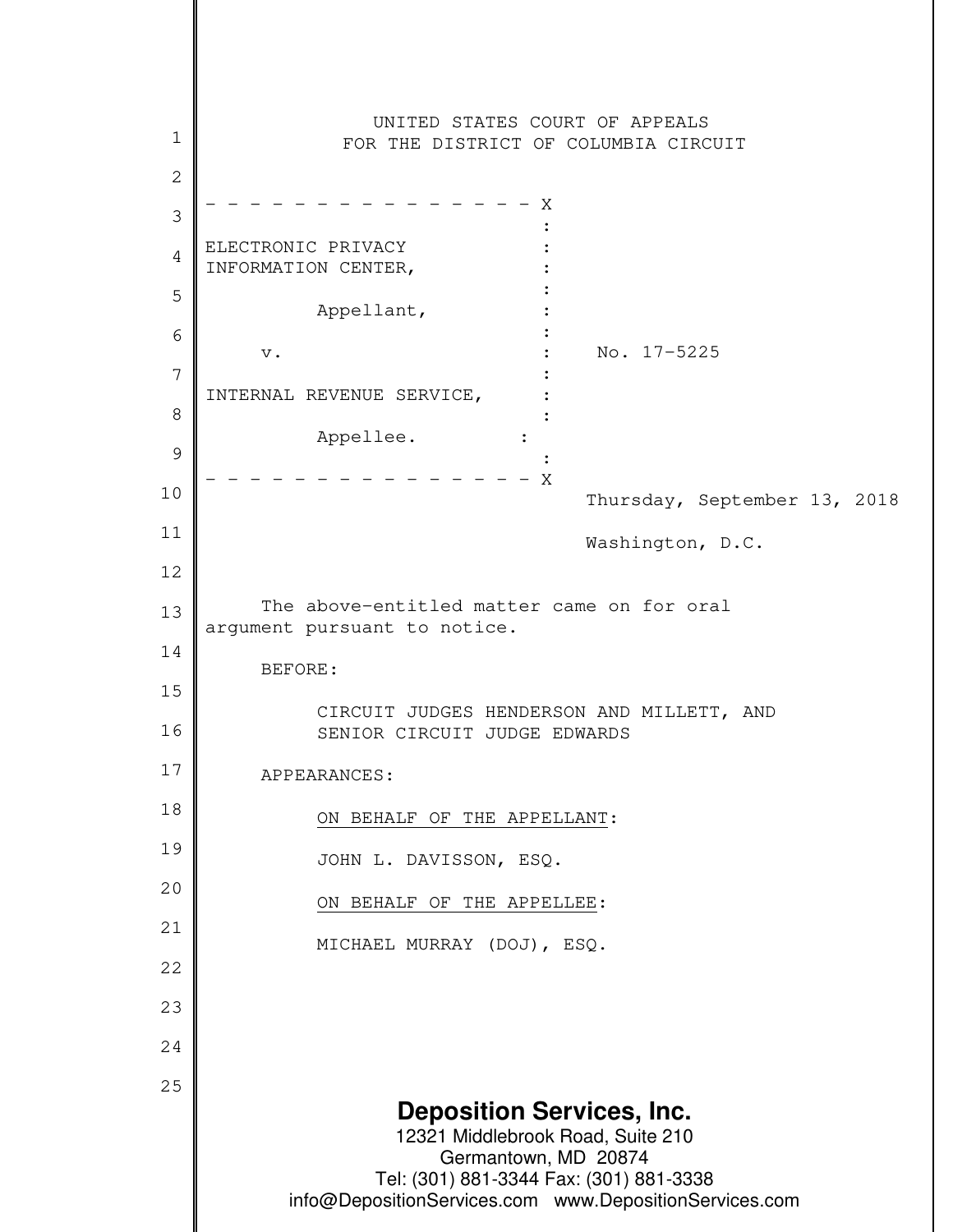## C O N T E N T S

| ORAL ARGUMENT OF:                                       | PAGE. |
|---------------------------------------------------------|-------|
| John L. Davisson, Esq.<br>On Behalf of the Appellant    | 3; 31 |
| Michael Murray (DOJ), Esq.<br>On Behalf of the Appellee |       |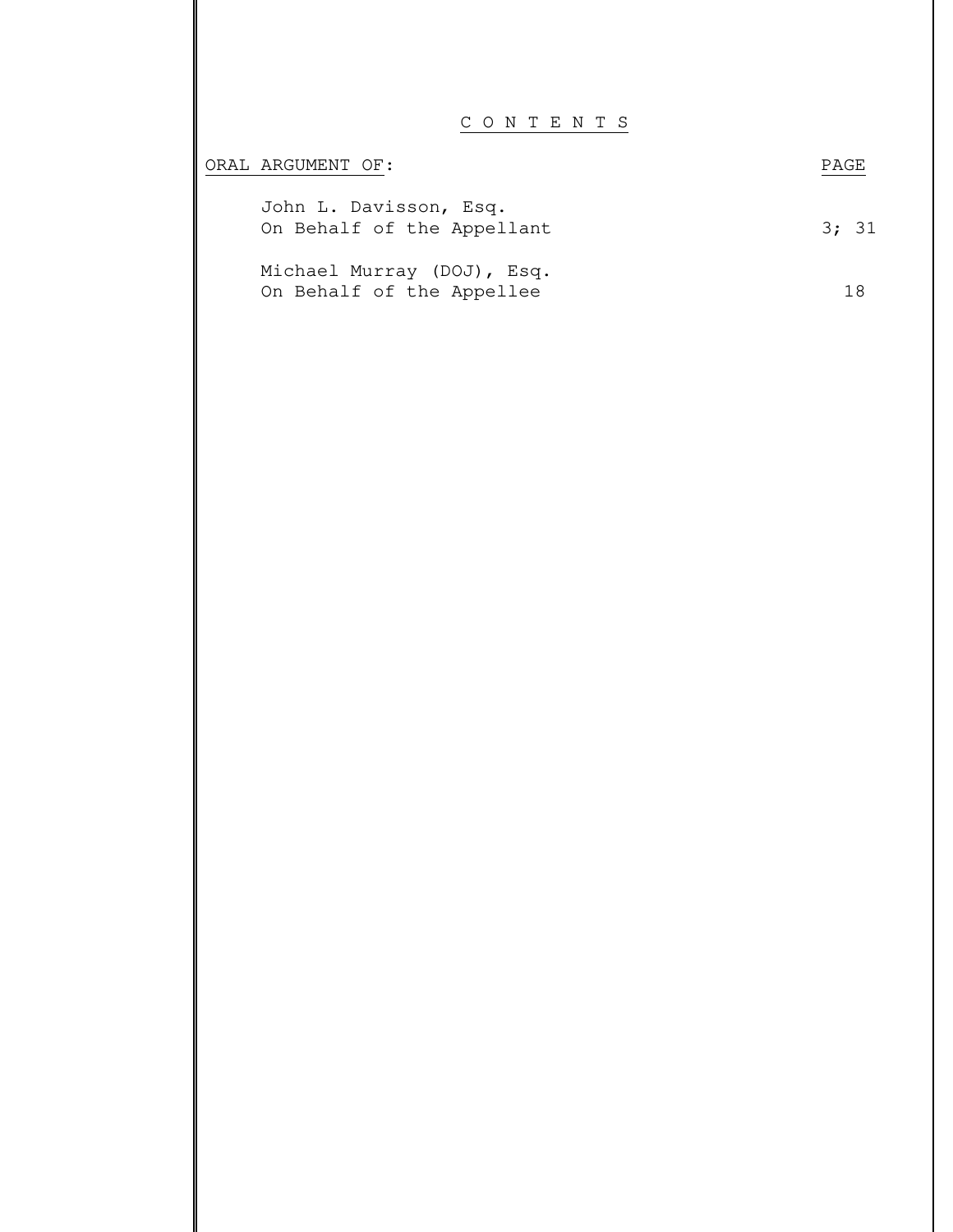| 1  | P R O C E E D I N G S                                         |
|----|---------------------------------------------------------------|
| 2  | THE CLERK: Case number 17-5225, Electronic                    |
| 3  | Privacy Information Center, Appellant v. Internal Revenue     |
| 4  | Service. Mr. Davisson for the Appellant; Mr. Murray for the   |
| 5  | Appellee.                                                     |
| 6  | JUDGE HENDERSON: Good morning.                                |
| 7  | ORAL ARGUMENT OF JOHN L. DAVISSON, ESQ.                       |
| 8  | ON BEHALF OF THE APPELLANT                                    |
| 9  | MR. DAVISSON: Good morning. May it please the                 |
| 10 | Court, John Davisson for the Appellant EPIC. With me at       |
| 11 | Counsel table are Marc Rotenberg and Alan Butler. I'd like    |
| 12 | to reserve one minute of my time, please, for rebuttal.       |
| 13 | Your Honors, in February of 2016 the future                   |
| 14 | President of the United States went on national television    |
| 15 | and stated repeatedly that the IRS targets him for audits on  |
| 16 | the basis of his political views and his religious            |
| 17 | affiliation. The IRS swiftly denied that the Agency would     |
| 18 | ever do such a thing, but the accusation was never            |
| 19 | withdrawn. In January of 2017 the President elect went on     |
| 20 | Twitter and told tens of millions of followers that he had    |
| 21 | no sources of Russian income and no financial entanglements   |
| 22 | with Russia. This claim was swiftly refuted by his own        |
| 23 | attorneys who explained after reviewing his returns that      |
| 24 | indeed the President had Russian sources of incomes.<br>These |
| 25 | apparent misstatements were the fact by the President of the  |

3

PLU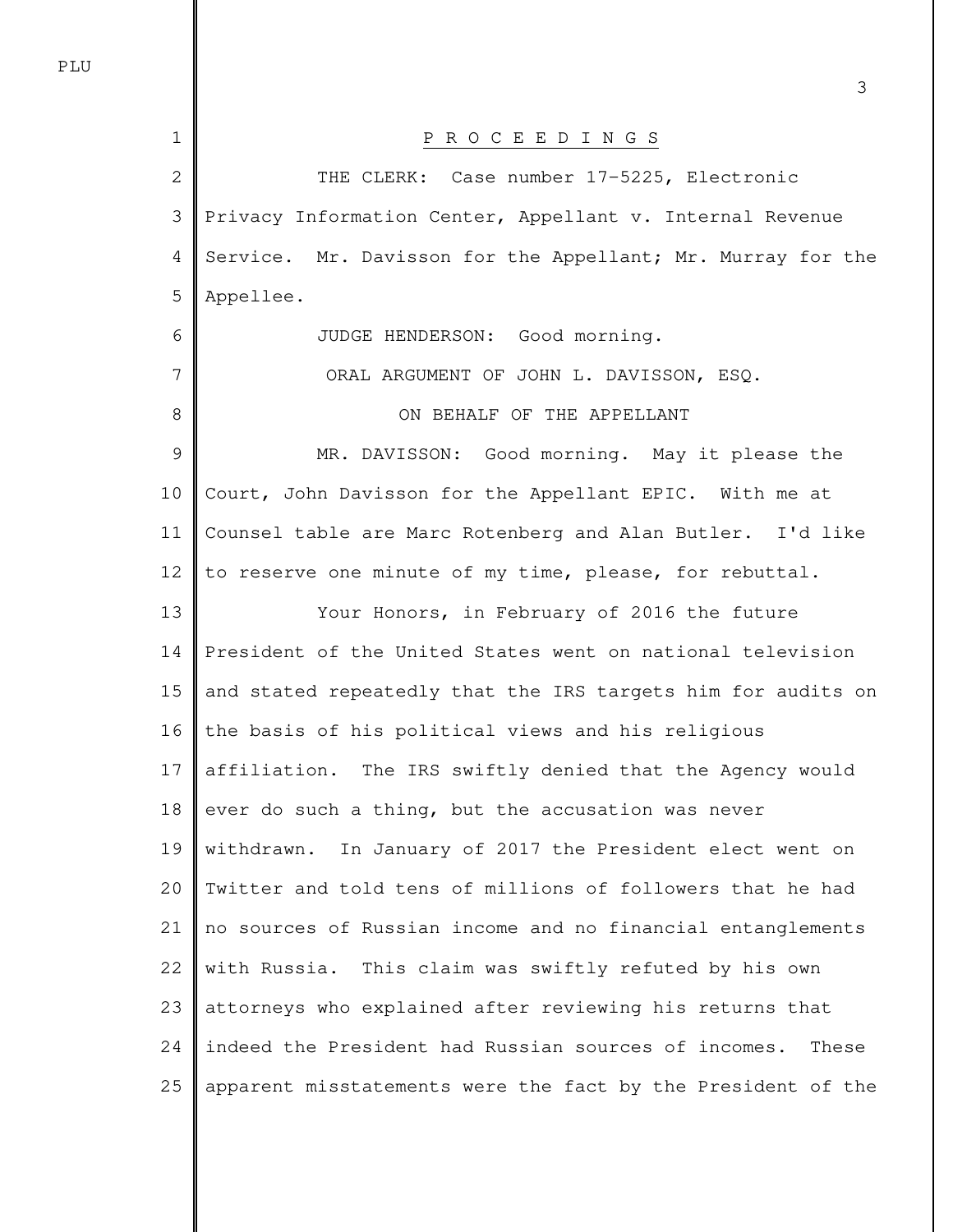1 2 3 4 5 6 7 8 9 10 11 12 13 14 15 16 17 United States impugn the credibility of the IRS and call into doubt the ability of the Agency to fairly administer the Tax Code, yet the President has never corrected the record. The IRS has the ability to correct that record, and it may do so under  $6103(k)(3)$  of the Internal Revenue Code. EPIC's FOIA request seeks exactly this type of record, and seeks the IRS to use exactly this type of disclosure power. Because EPIC has perfected its request, a request that conforms in every respect with the published FOIA regulations, and because EPIC has set forth extensive facts justifying the use of this (k)(3) disclosure power, the IRS is obligated to issue a determination on that request, and to sustain that request in de novo judicial review. If ever there were a situation that justified the use of  $(k)$  (3) this is it, and we ask the Court to reverse the decision of the District Court and remand for further proceedings so that the IRS can fulfill its FOIA processing obligations.

18 19 20 21 22 23 24 25 JUDGE MILLETT: I had thought your position here was narrower than that, and that is that they treated your FOIA request as not perfected and just refused to process it, and so really the only thing before us is whether this will (indiscernible 10:41:02) you've argued is that true that it made it a perfected FOIA request, and then they had to bear the burden of coming forward and showing that they have an Exemption 3 statute, which they just haven't yet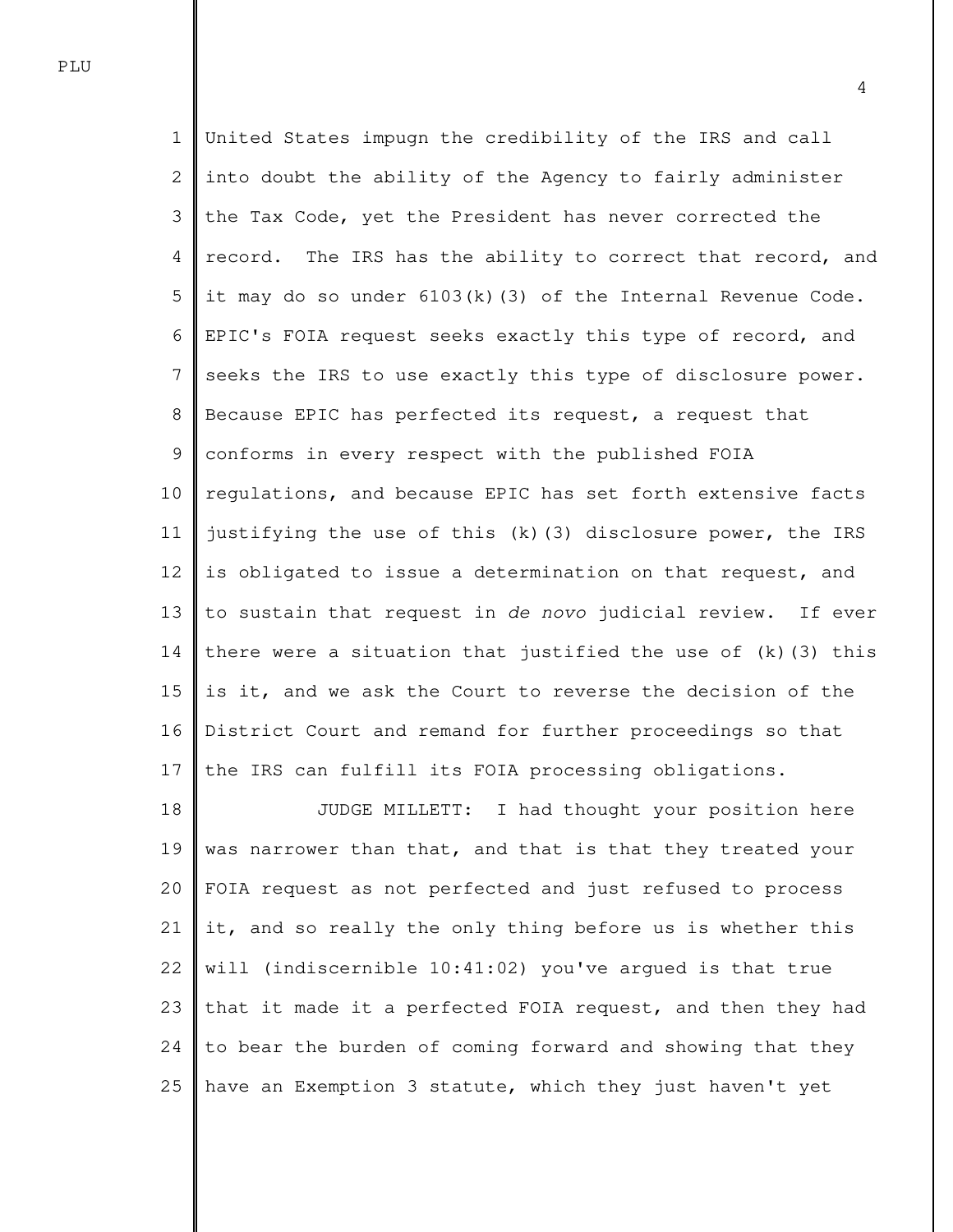1 2 3 4 done, do we have to even get that latter question, whether Exemption 3 would or would not properly be invoked here, notwithstanding the (k)(3) provision? Because they didn't seem to go that far, did they?

5 6 7 8 MR. DAVISSON: No, Your Honor, in fact, and that's precisely the concern that we raise in this appeal is that the IRS did not even begin the FOIA process, it is required to make that determination. So, you're correct that --

9 10 11 12 13 14 15 16 JUDGE MILLETT: Well, I know what you mean by begin it, they may not  $-$  if they persuade that 6103 is an Exemption 3 statute, which in many ways it is, there's just, we have to figure out what to do with  $(k)$  (3), then they don't have to search for records or do any of that kind of stuff. The question is just who had the burden of showing that  $(k)$  (3) is, does or does not take them out of Exemption 3, isn't that the only thing before us?

17 18 19 20 21 22 23 24 25 MR. DAVISSON: Well, yes, but to push back slightly, it is an Exemption 3 statute, 6103, we agree, but it is a statute that includes not only a general presumption of confidentiality, but also a number of different exceptions that permit disclosure, so the -- JUDGE MILLETT: No, but all of the other exceptions are to other governmental entities for governmental purposes, am I correct? MR. DAVISSON: No, that's not correct, Your Honor,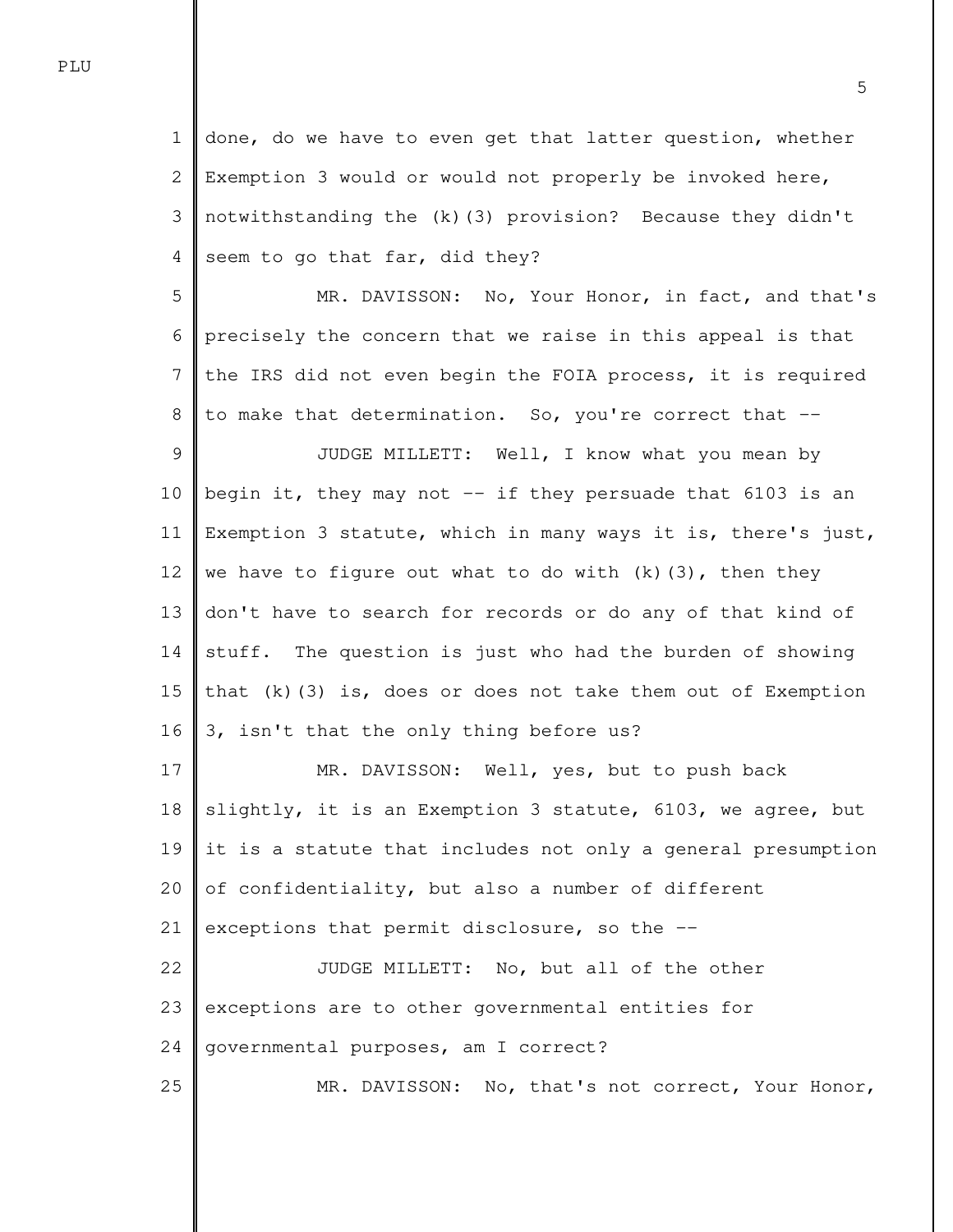```
1
 2
 3
 4
 5
 6
 7
 8
 9
10
11
12
13
14
15
16
17
18
19
20
21
22
23
24
25
   they're on -- 
               JUDGE MILLETT: And then to a tax payer who asks 
    for one? 
               MR. DAVISSON: There are a number of other 
   exceptions, also. 
               JUDGE MILLETT: What other ones are you pointing 
   to? 
              MR. DAVISSON: Well, 6103(e) --
               JUDGE MILLETT: Yes. 
              MR. DAVISSON: -- lists a number of different
    circumstances under which a, records concerning a tax payer 
    can be disclosed to a person with a material interest in 
   those records. So, for example, 6103(e)(3) talks about 
    disclosure to the executor of an estate --
               JUDGE MILLETT: Right, but those are all people 
   who have --MR. DAVISSON: -- the decedent's records.
               JUDGE MILLETT: -- legal claims to that same tax 
   payer's information. I'm talking about -- 
               MR. DAVISSON: Yes. 
              JUDGE MILLETT: -- to, either to the tax payer or
    tax payer's legal surrogate, or to governmental entities for 
    state or federal for public purposes. Is there anything in 
    6103 that otherwise, other than your arguments about (k) (3)
   that allows disclosure to the general public?
```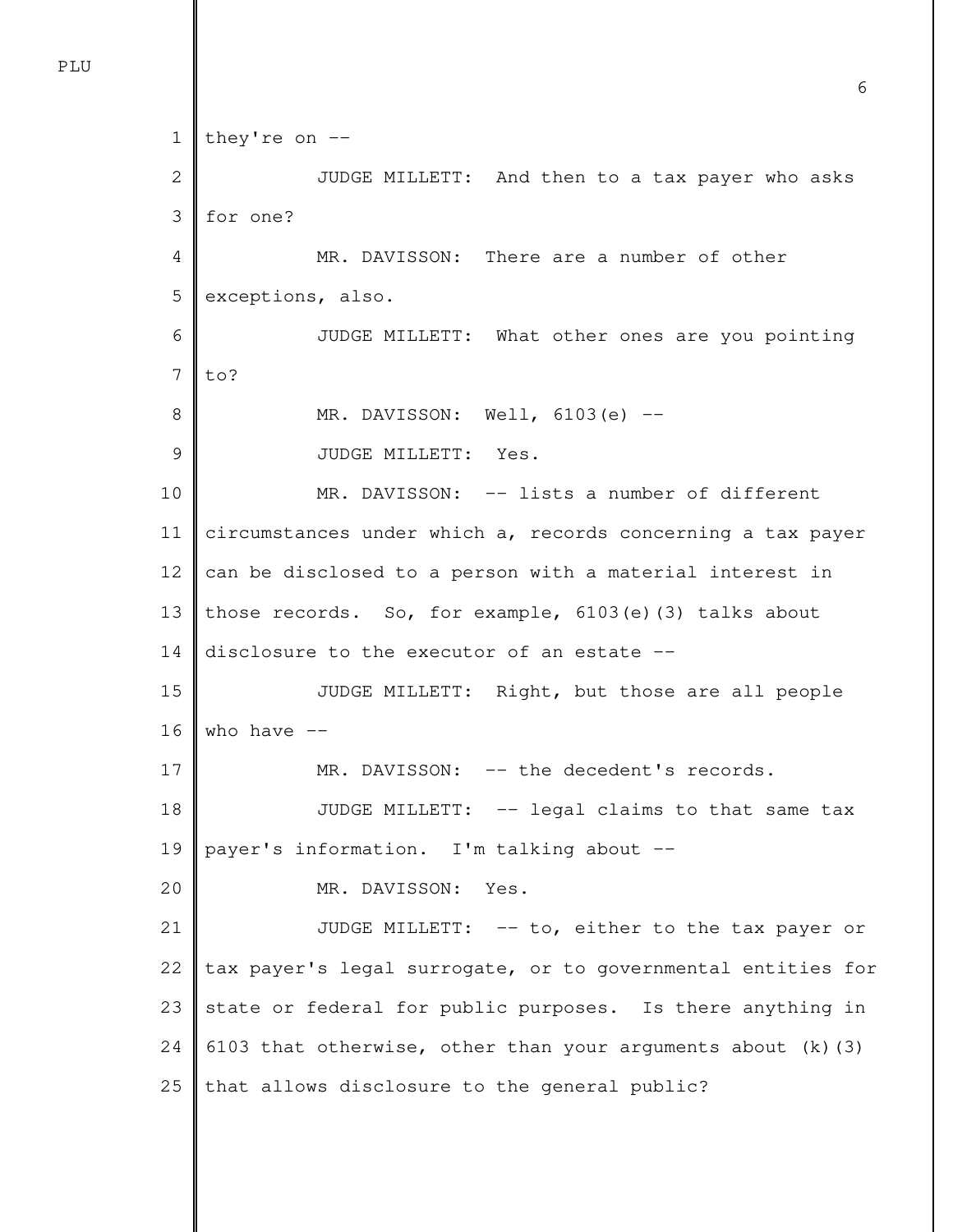1 2 3 MR. DAVISSON: I can point to three provisions, one is  $6103(k)(1)$  that requires the disclosure of accepted offers and compromise to the public at large.

JUDGE MILLETT: Yes.

5 6 7 8 9 10 11 12 13 14 15 MR. DAVISSON: 6103(m)(1), which contemplates disclosure of certain information about a tax payer to the media, whether it is there are unclaimed funds that the tax payer has paid to the IRS and the IRS is unable to locate that person; and then in the very next section of the Internal Revenue Code 6104 the tax return information, certain tax return information concerning tax exempt organizations is also subject to mandatory disclosure. So, there are in fact numerous circumstances in the Tax Code where disclosure is possible to a third party even though there has not been proof of consent.

16 17 18 19 20 21 JUDGE HENDERSON: Can I ask you something that's outside the record, but it occurred to me in preparing for this case, are the financial disclosure forms that the Executive Branch has to fill out just like we do, and ours are a matter of public record, are they not, or do you know? In other words --

22 23 24 25 MR. DAVISSON: Are they a matter of public record? JUDGE HENDERSON: Yes. I mean, can't you get some of this information from the financial disclosure forms that were required to --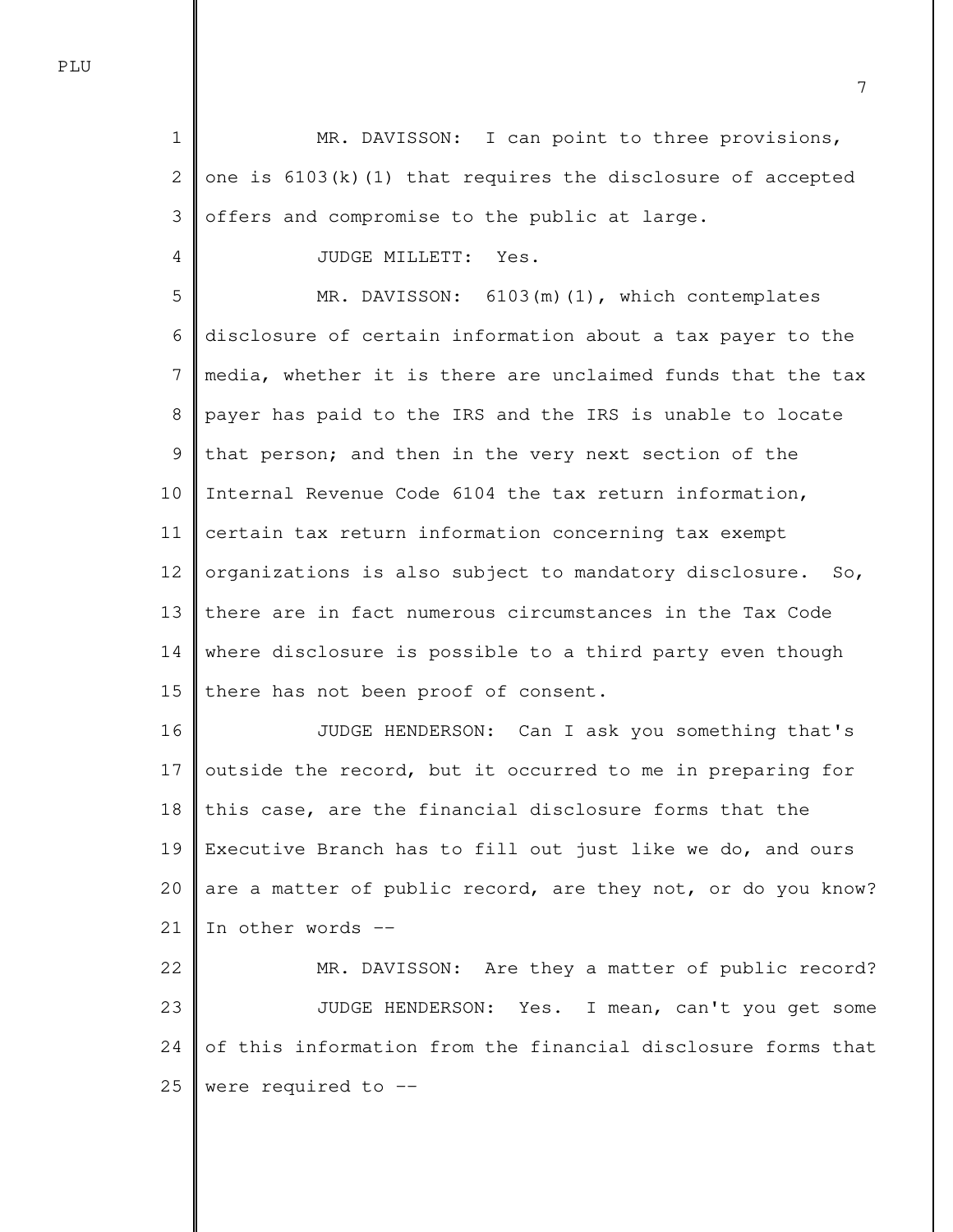1 2 3 4 5 6 7 8 9 10 11 12 13 14 15 16 17 18 19 20 21 22 23 24 25 MR. DAVISSON: I don't believe -- I don't know the answer for certain. I don't believe the particular sources and amounts of income that would be reflected on an income tax return are necessarily available for financial disclosures. JUDGE HENDERSON: Then they're a lot different from ours, but, you may be right about that. MR. DAVISSON: I admit I don't know, Your Honor,  $I'm$  -- JUDGE HENDERSON: Okay. MR. DAVISSON: -- not familiar with that statute. JUDGE HENDERSON: Okay. MR. DAVISSON: I'd like to turn first to the fact that the -- to describe in more detail why it is that EPIC perfected its FOIA request, and why the Agency must therefore issue a determination. We have complied with all the published rules that would apply to a (k)(3) FOIA request, and the one published rule that the IRS has pointed to and argued that bars processing of a request requires proof of consent as appropriate. And this rule does not operate as a bar to the processing EPIC's request for three reasons, the first is what the Agency says on page 25 of its brief, and that is that this provision implemented 6103(c), this is not a request for the disclosure of records under 6103(c), the Agency has no authority to apply this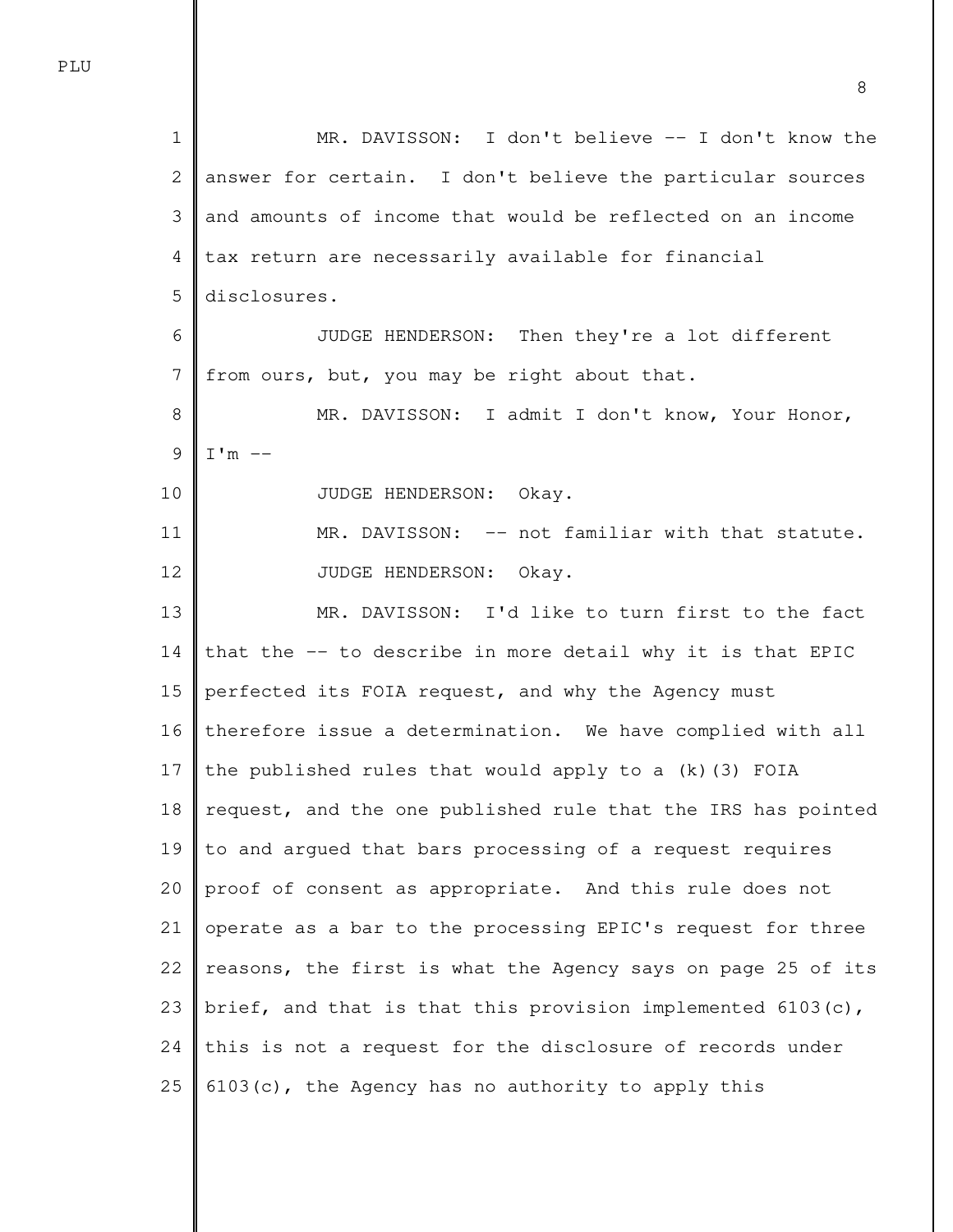1 2 regulation implementing a different disclosure provision to this particular disclosure, this particular request.

3 4 5 6 7 8 9 10 11 12 13 14 15 16 17 18 The second point is that even if that regulation could be said to apply to this request, it only requires proof of consent as appropriate, and the words as appropriate, as this Court has made clear in Consumer Federation v. HHS, when they are included in a statute or regulation they mean something, they mean only to the extent appropriate. So, it would be definitively not appropriate to require proof of consent where that proof of consent will have no bearing on the Agency's determination of whether the records are exempt or will be released, and that is the case here in  $(k)(3)$ . And that will be the case, as I indicated earlier, for a number of different disclosure provisions, including 6103(e), which permits disclosure based on demonstration of a material interest, but does not require proof of consent, 6103(k)(1), 6103(m)(1), 6104, and so forth.

19 20 21 22 JUDGE HENDERSON: Can I ask you about something in your addendum on page 41, apparently this is the only thing in the record that indicates when the IRS used  $(k)(3)$ , and it was back in 2000.

MR. DAVISSON: Yes.

23

24 25 JUDGE HENDERSON: And (k)(3), because leaving aside who can seek the disclosure, I'm wondering about to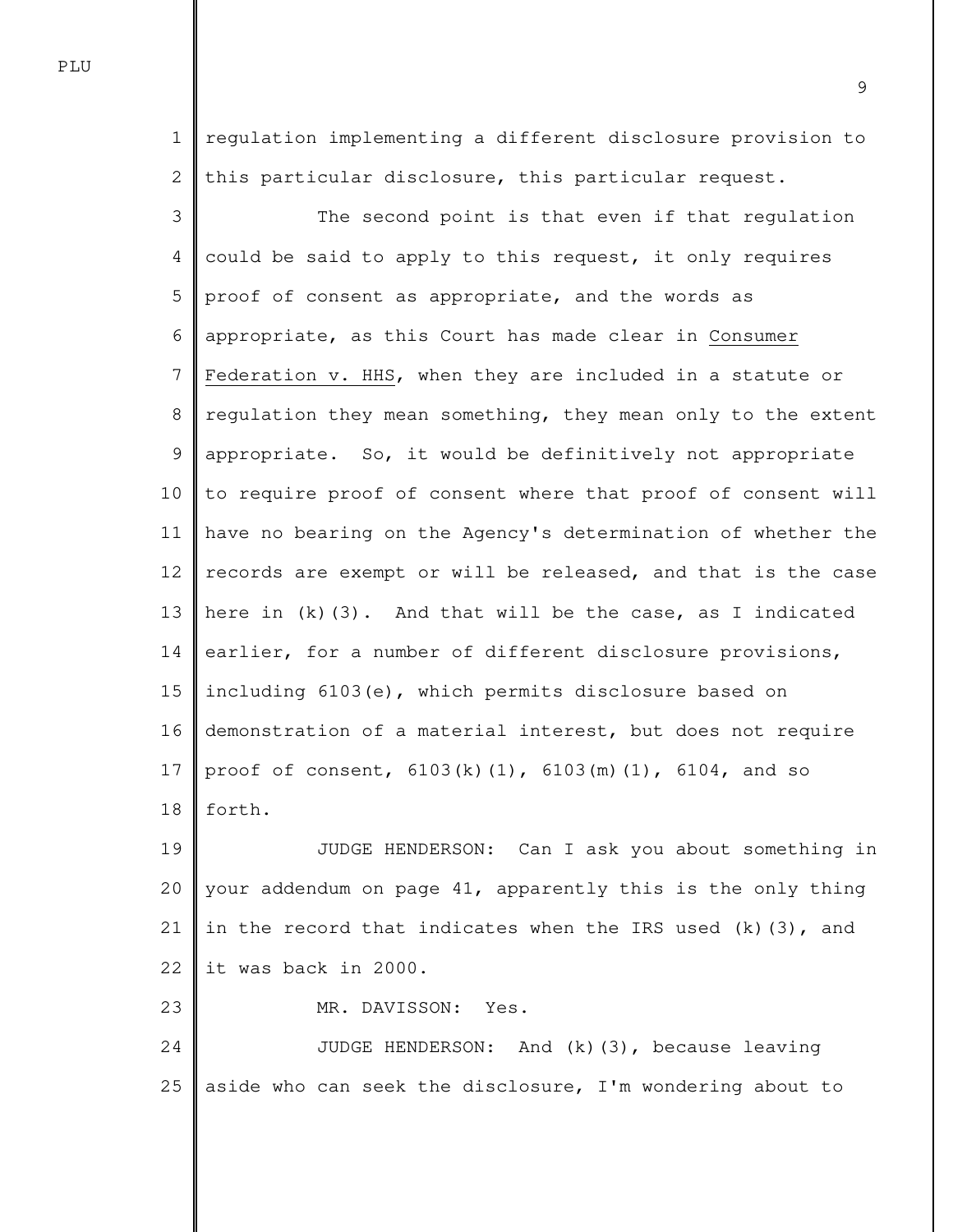1 2 3 4 5 6 7 8 9 10 11 12 13 14 15 16 17 18 19 20 21 22 23 24 25 whom the disclosure it made, and on that one instance 10 disclosures were made to federal agencies -- MR. DAVISSON: Yes, Your Honor. JUDGE HENDERSON: -- under (k)(3). MR. DAVISSON: It is not entirely clear from the record, I think, whether the disclosures were made for federal agencies, or on behalf of federal agencies. JUDGE HENDERSON: But there's also two, in other words, I read disclosure to or for to mean that is what the, those are the entities to which the IRS discloses something under  $(k)(3)$ . MR. DAVISSON: But I think the presence of the word for suggests that it might be also to whom the Agency, or sorry, yes, for whom the Agency made the disclosure. So, if there were, federal agencies could be the IRS defending itself by making (k)(3) disclosures, which directly sort  $of --$  JUDGE HENDERSON: Okay. MR. DAVISSON: -- the core purposes of -- JUDGE HENDERSON: Okay, but --  $MR.$  DAVISSON:  $-- (k)(3)$ . JUDGE HENDERSON: And then there are other ones that go to prospective jurors and so forth, but looking just at  $(k)$  (3) it looks as if the record indicates that the 10 times that the IRS used (k)(3) it was never to disclose it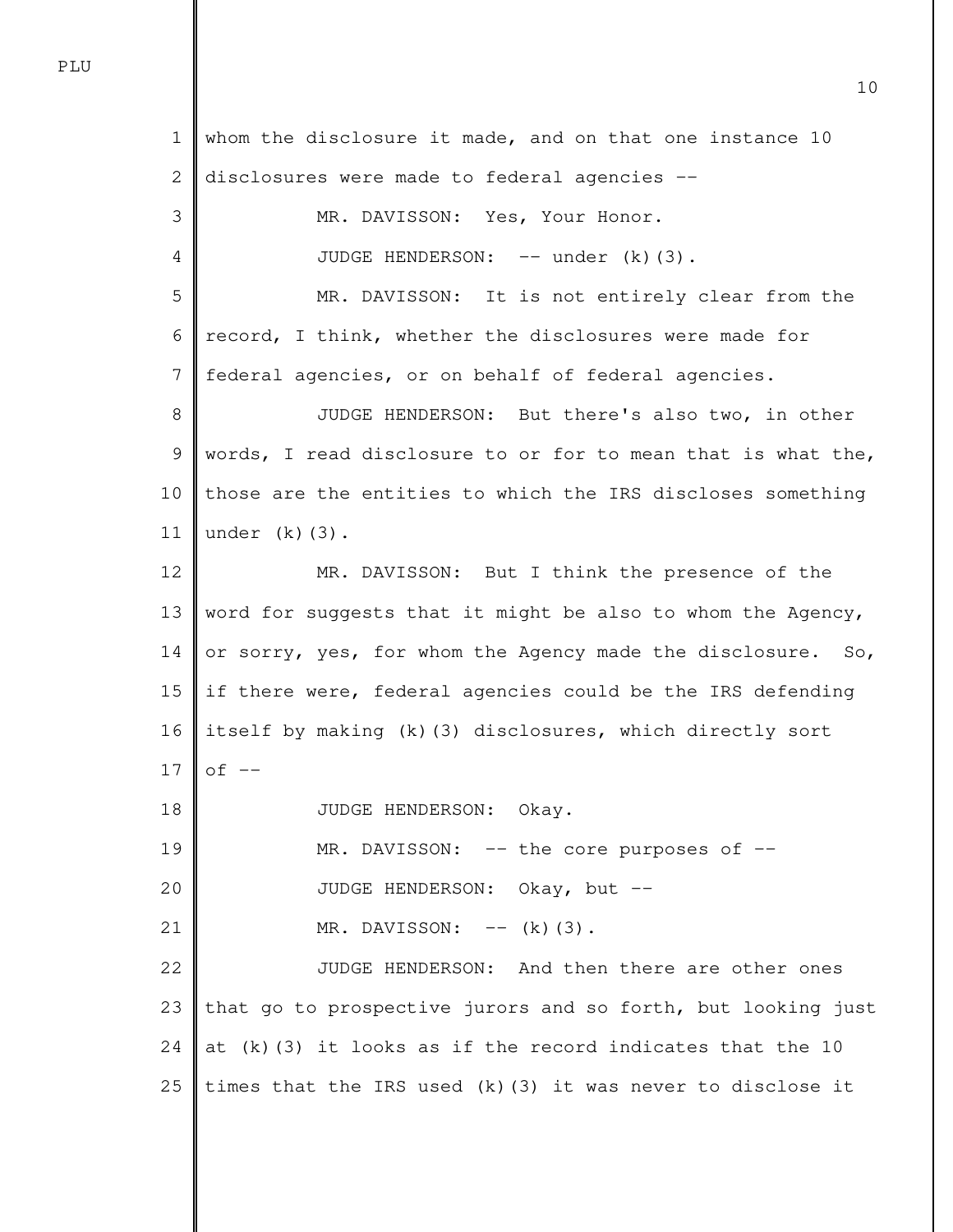1 to the public.

2 3 4 5 6 7 8 9 10 11 12 13 14 15 16 17 18 19 20 21 22 23 24 25 MR. DAVISSON: I, unfortunately because of the imprecision of this document I don't know for sure to whom, or for whom the record disclosure was -- JUDGE HENDERSON: Well, it says federal agencies. MR. DAVISSON: It says -- well, it's -- but that could also, as I said, it could mean for federal agencies, it could mean for the IRS, it's not -- but, and I'll explain -- JUDGE HENDERSON: Okay. Okay. MR. DAVISSON: -- to provide some context, we don't know the exact circumstances of those disclosures, we attempted to obtain records about them. The timing suggests that they were related to the concerns raised by Commissioner Richardson in 1998, that there were being, there false statements being made about the IRS's treatment of certain tax exempt organizations, and it appears that there was a report that came out from the Joint Committee on Taxation in the year 2000 that analyzed those questions, and then these disclosures came in 2000. So, it's our belief that they were probably connected, we don't have definitive proof of that, again, we've tried to obtain it. JUDGE HENDERSON: Okay. MR. DAVISSON: As a second point, the Court, once the IRS makes a determination on EPIC's request would have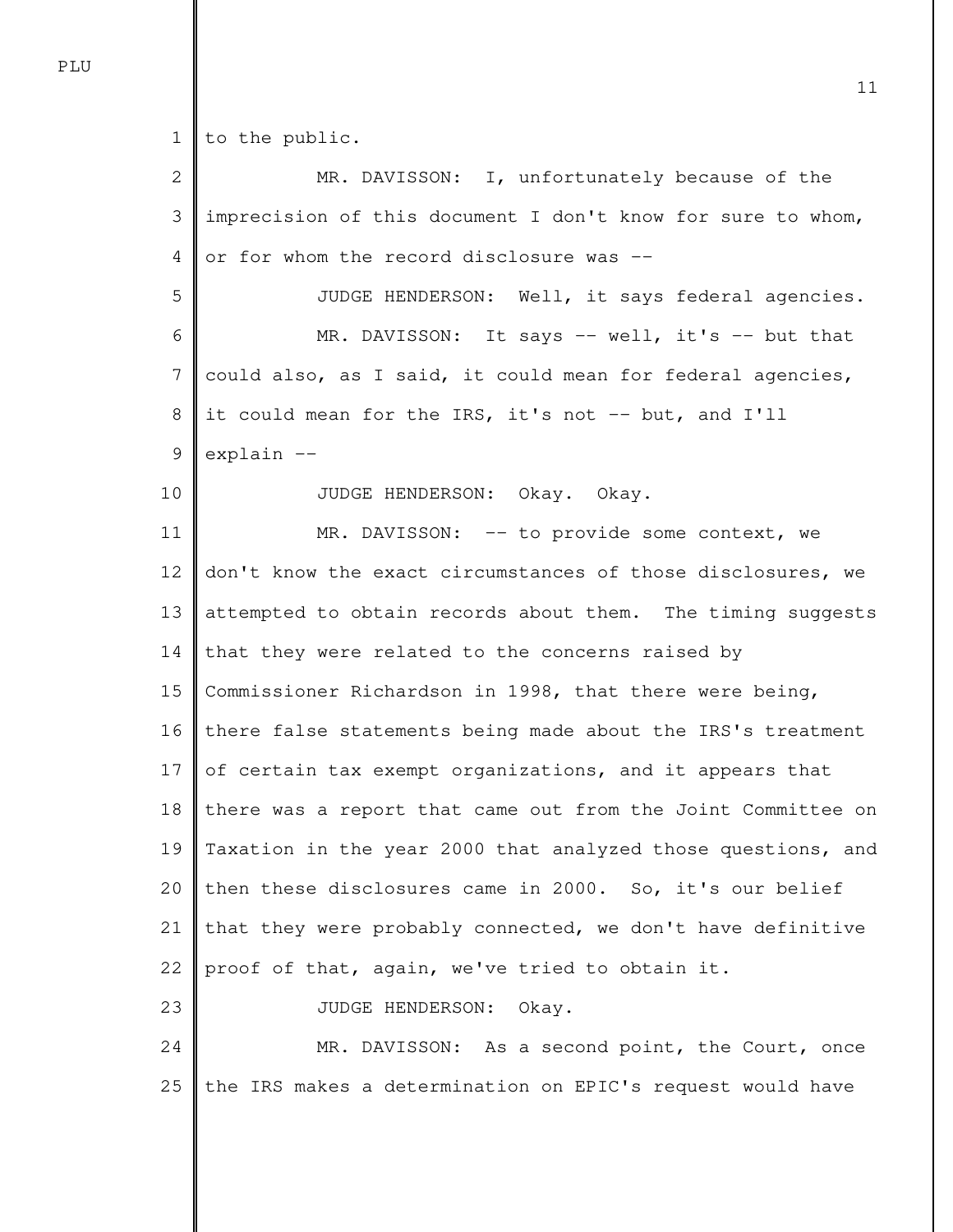1 2 3 4 5 6 7 8 9 10 11 power to review, and in fact will be required to review that determination in de novo FOIA review. The IRS has suggested otherwise, and just put that forward as a basis for why processing would not even be required. But the Court was clear in Church of Scientology that determinations made under 6103 as a Exemption 3 statute are reviewable de novo by the Court, and that includes something like 6103(c), that was the provision at issue in Church of Scientology, that is also a discretionary disclosure provision like (k)(3), yet the Court was clear that the District Court on remand would have to review that in de novo FOIA review.

12 13 14 15 16 17 18 19 20 21 22 23 24 25 Another point, the IRS has suggested that Exemption 3 categorically bars these records, the availability of these records to EPIC, the problem is, as I indicated earlier, the IRS hasn't finished applying the criteria of 6103. There is indeed a presumption of confidentiality in 6103(a), but there are also relevant exceptions, and (k)(3) being the one that EPIC has relied on here. The (k)(3) criteria, the Agency has been clear that it's never actually applied those criteria to the requested records, or even to the requested categories of records that EPIC seeks, it states that on page 56 of its brief. It hasn't made a discretionary determination, it hasn't made the factual determinations that would enter into a discretionary determination.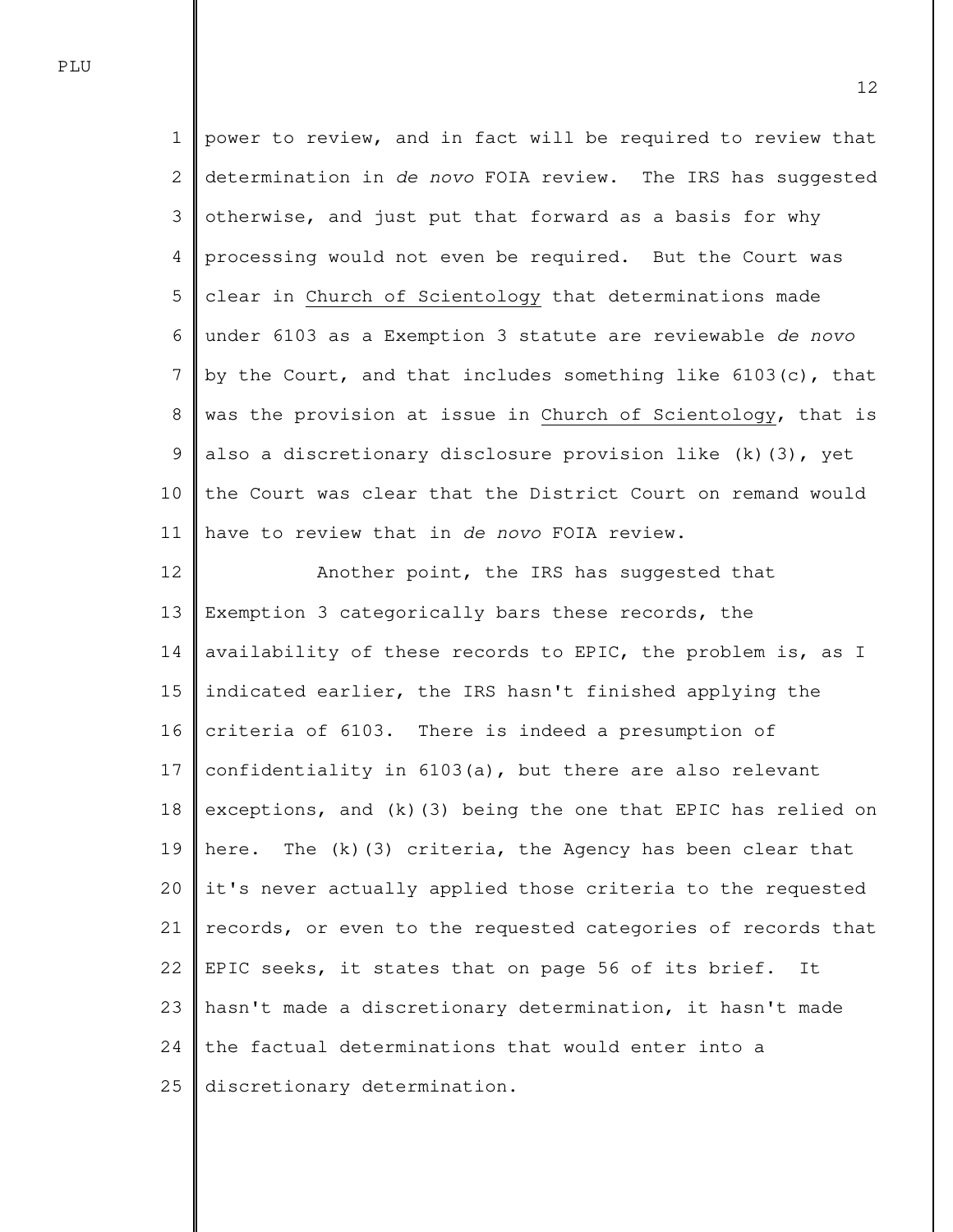1 2 3 4 5 6 7 8 9 10 11 12 13 14 15 16 17 18 19 20 21 22 23 JUDGE MILLETT: Well, isn't there the first legal question, just to the question as a matter of law whether  $6103(k)(3)$  is an, I hate to say, but an exemption to the exemption, right? The Exemption 3 statute, 6103 -- MR. DAVISSON: Yes. JUDGE MILLETT: -- presumption pretty strong, pretty strong one. MR. DAVISSON: We agree. JUDGE MILLETT: And certainly as to public release. And then your theory is that  $(k)$  (3) takes some of the air out of that. MR. DAVISSON: Yes. JUDGE MILLETT: And that's, is that something that falls within their burden to demonstrate in the first instance, or since you said it's de novo review do we just decide now whether you're right or they're right that (k)(3) creates a right to public disclosure of records? Is that just a question of law we're supposed to decide right now, or do we, given their perfection ruling need to remand for them to take a position on (k)(3) in the first instance? MR. DAVISSON: Your Honor, we believe remand is appropriate here, because, and the IRS, so it is the IRS that has tried to push forward this issue of whether

24 25 Exemption 3 actually applies, and whether (k)(3) actually applies. But the Court does not have to reach that issue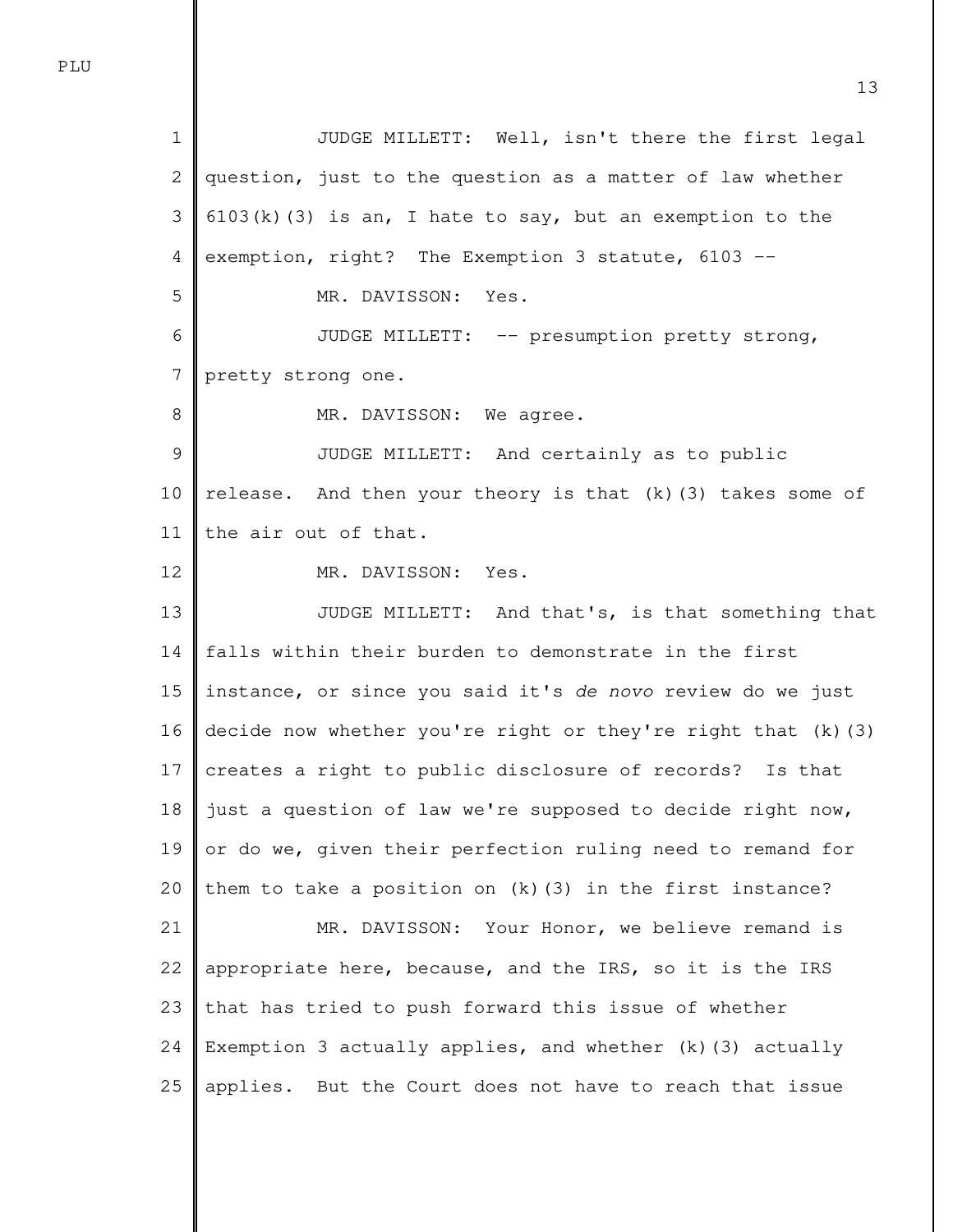1 today.

4

5

2 3 JUDGE MILLETT: But you just said it's de novo review. That's what I'm trying to --

MR. DAVISSON: Yes.

JUDGE MILLETT: -- reconcile your two positions.

6 7 8 9 10 11 12 13 14 15 16 17 MR. DAVISSON: So, the Court explained in Railroad Workers that it is for the Agency in the first instance to make an Exemption 3 determination, and that is for the Court to review it, and Church of Scientology indicates that in the 6103 context that review would be de novo. So, the Agency has an obligation that it has not yet fulfilled, and that it must sustain any determination that it makes, and any withholdings that it asserts on the basis of an affidavit, which it has not provided here, and then that would be submitted to the Court for de novo review. JUDGE MILLETT: It doesn't have to be an affidavit, we have their determination letters, that could

18 be enough, could it not?

19 20 21 22 23 24 25 MR. DAVISSON: Well, Your Honor, they have been clear, they say in the Michael Young Declaration from the District Court proceedings that that's not a determination, it's a letter that rejects processing of a request, but it is not a determination letter, they have not identified -- JUDGE MILLETT: Well, they have a line that says (k)(3) doesn't create rights.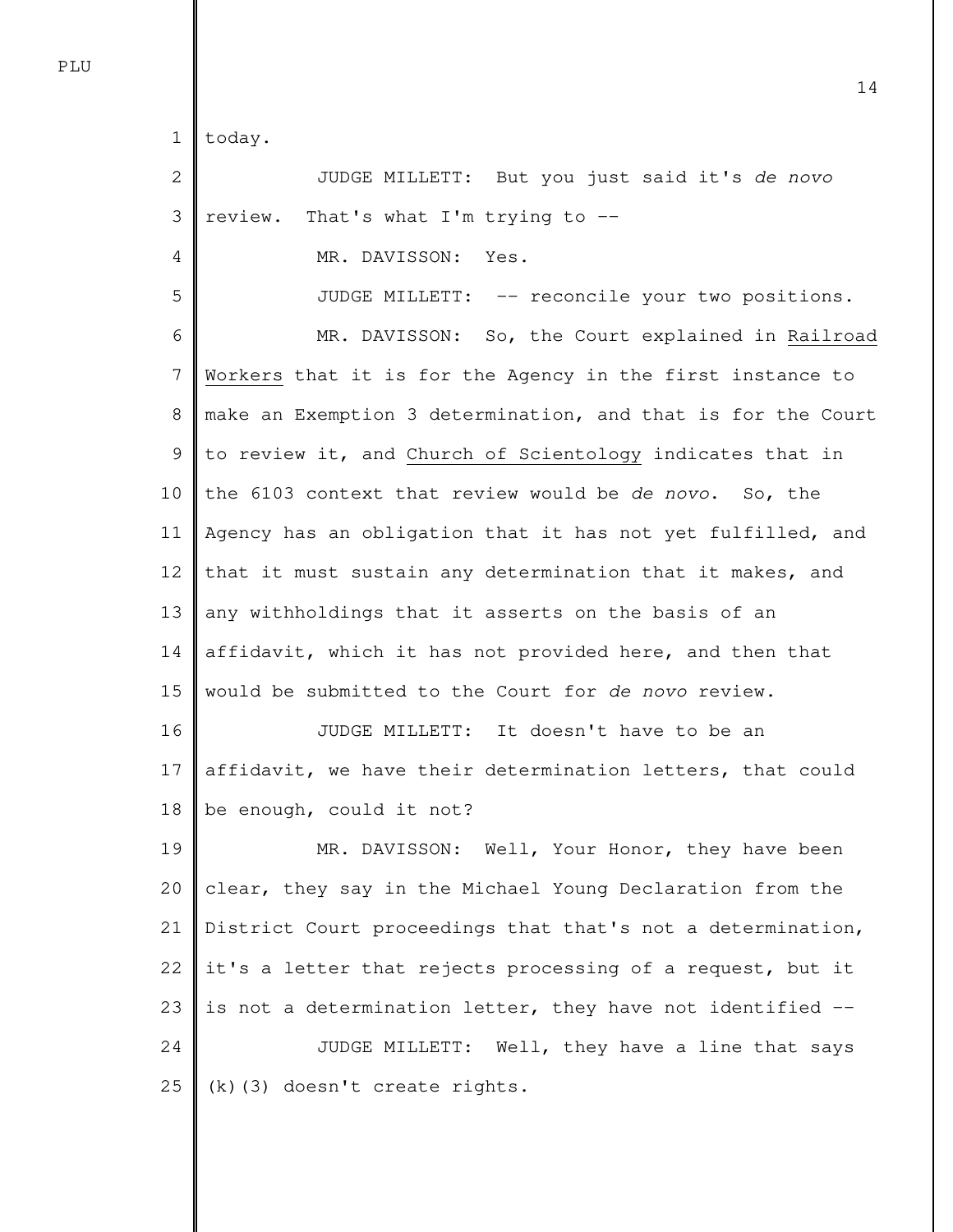1 2 3 4 5 6 7 8 9 10 11 12 13 14 15 16 17 18 19 20 21 22 23 24 25 MR. DAVISSON: They do, yes. JUDGE MILLETT: In the second, in the appeal letter, I guess, it says (k)(3) doesn't create rights, is that a determination of the meaning of the statute? You're saying it's not? That's what I'm trying to wrestle with. MR. DAVISSON: Well, I think that represents an attempt by the Agency to categorically remove (k)(3) from the reach of a FOIA request. JUDGE MILLETT: That would be a legal determination as to what 6103(k) means, would it not? MR. DAVISSON: I think it would not meet the requirements of a determination because it does not assess whether the criteria of  $(k)$  (3) had been met, it simply says the provision is not accessible. JUDGE MILLETT: No, because it takes a legal - your position is that the only way (k)(3) cannot apply is if they march through the criteria. MR. DAVISSON: Yes. JUDGE MILLETT: As I take it from that one little line in the appeal letter, but it's not much elaboration, they read  $(k)$  (3) as it's not for you, there's nothing here that says the public has a right to information, this is a right for the Secretary to make a decision, but there's no public right here, so it doesn't take anything out of the overarching 6103 Exemption 3 status. We could have a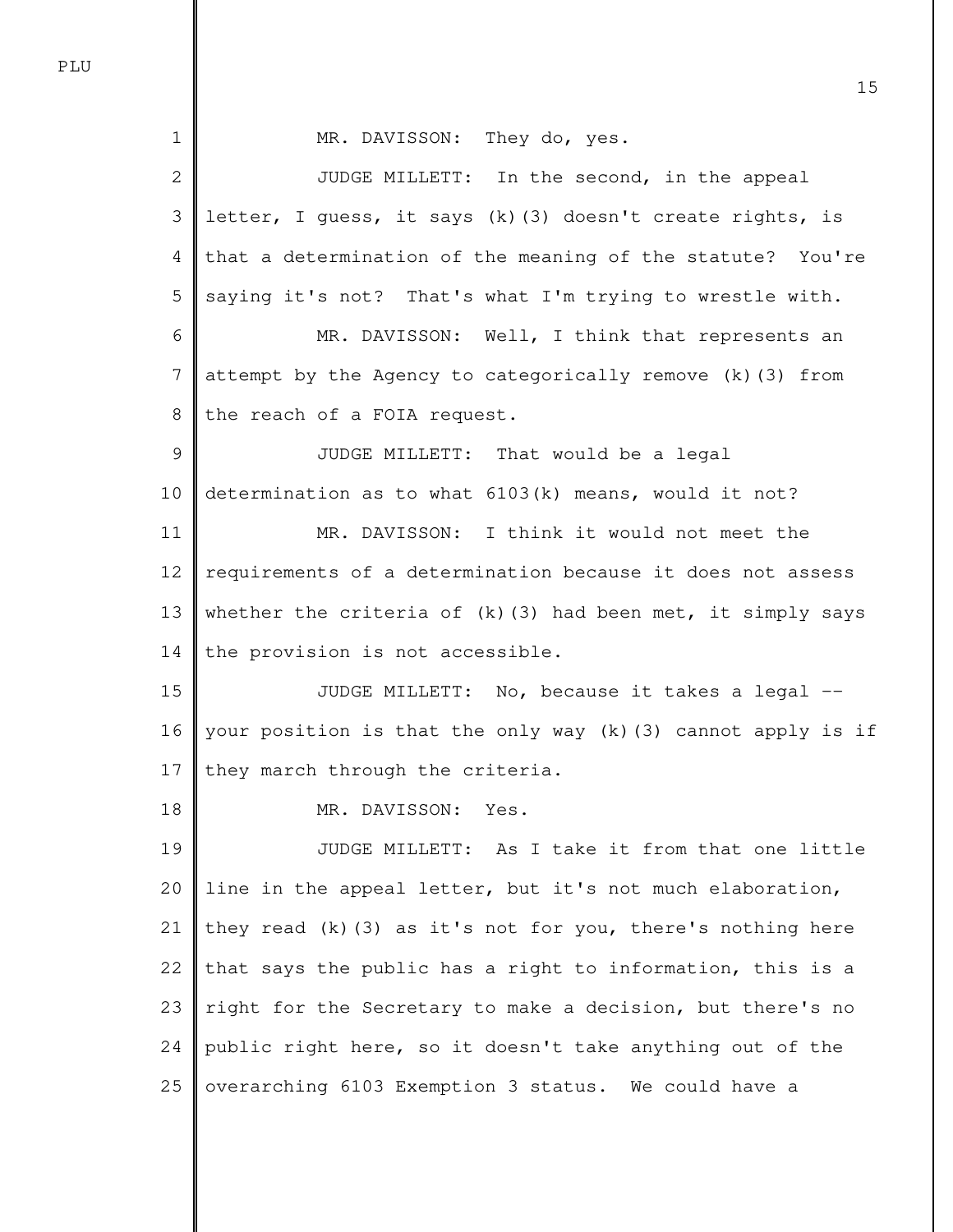1 2 3 4 5 6 7 8 9 10 11 12 13 14 15 16 17 18 19 20 21 22 23 24 25 different discussion if you came in under  $(k)$  (1) or  $(m)$  (1), but that's not where we are. And (k)(3) has, that doesn't undo the Exemption 3 status that generally governs tax returns under 6103. I think that's their position from that line in the letter, but they'll tell me if I'm wrong. MR. DAVISSON: I -- JUDGE MILLETT: So, they don't -- MR. DAVISSON: Sorry. JUDGE MILLETT: We don't need to go through steps, these aren't your steps. These steps don't give the public a right to information. MR. DAVISSON: So, I would push back on that on several -- JUDGE MILLETT: Yes. MR. DAVISSON: -- fronts. I would say -- I see my time has expired, but if -- JUDGE MILLETT: Yes. MR. DAVISSON: -- I may? I would say that the, first of all, the Court in Church of Scientology discussed at length how FOIA and 6103 are interlocking statutes, FOIA creates the procedures that the Agency must follow when it receives a conforming request, 6103 establishes the substantive criteria for withholding a disclosure, so when a FOIA requester seeks records under the FOIA the Agency must sustain any determination made under 6103 in de novo FOIA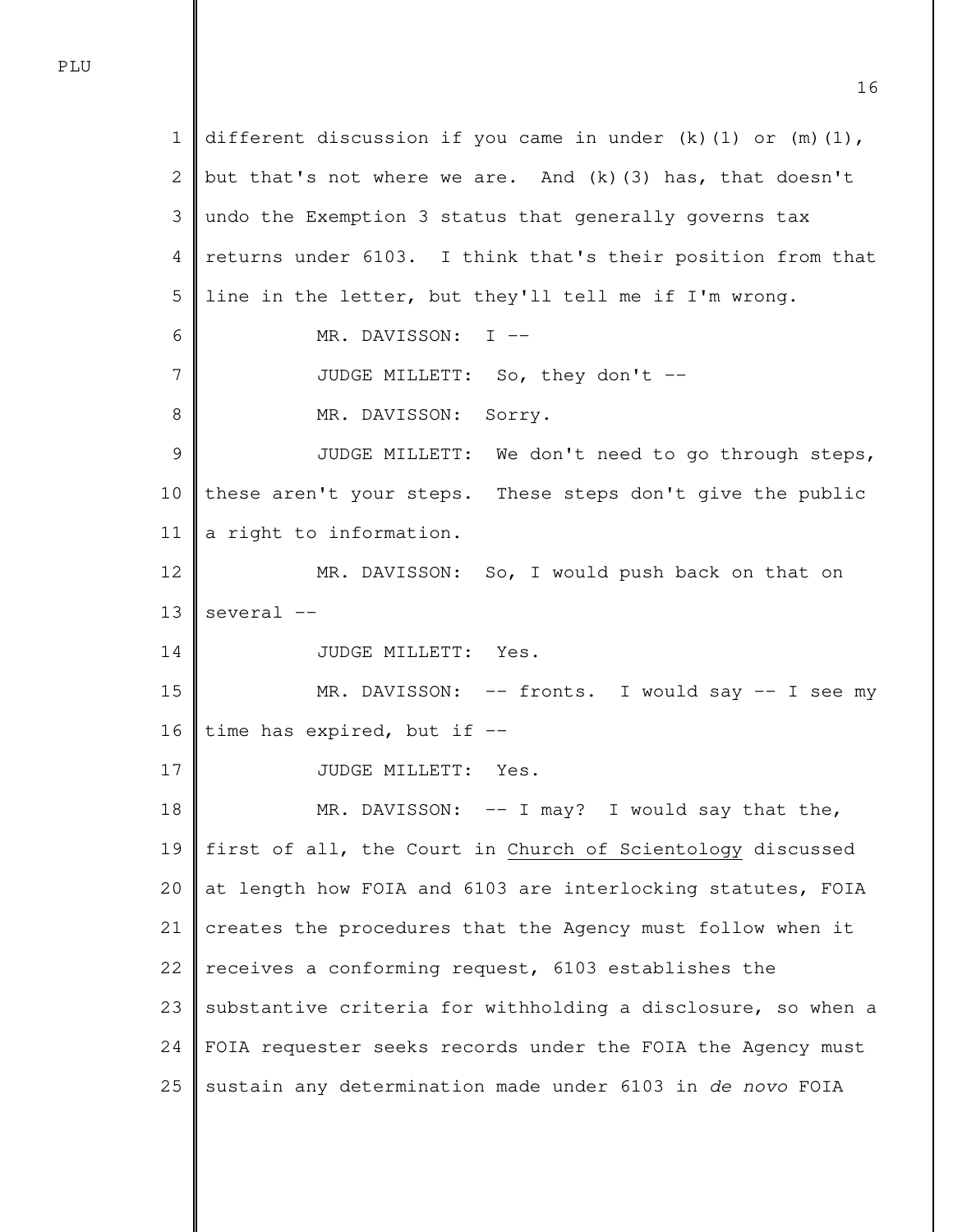1 review.

2 3 4 5 6 7 8 9 10 11 12 The second point is that the Court in reaching that holding actually singled out  $(k)(3)$  as one of the provisions in the statute that concerns disclosure to the public at large. So, it is true that the (k)(3) provision does protect the interests of the IRS, but it does that by assuring that in the right circumstances the public will have access to accurate information to correct damaging misstatements of fact made about the IRS. So, I think I would disagree fully with the characterization that it is not accessible to a FOIA request, or to EPIC in this request.

13 14 15 16 17 18 19 20 21 22 23 24 25 The IRS has suggested that if the Agency, sorry, if the Court were to find favorably for EPIC that it would create an administrative burden for them, but I would say that there is nothing in the record to support this conclusion. There is no evidence, as we know, the  $(k)$  (3) provision has only been discussed a small handful of times by the Agency, and as we are aware of no FOIA request that has invoked this provision prior to today, there is nothing to suggest that the (k)(3) power would be invoked by a flood of FOIA requesters, and indeed, if the IRS is concerned about such an eventuality it has the power, as it has had for 40 years, to implement (k)(3) through appropriate FOIA regulations, it hasn't done that, and it cannot deny

PLU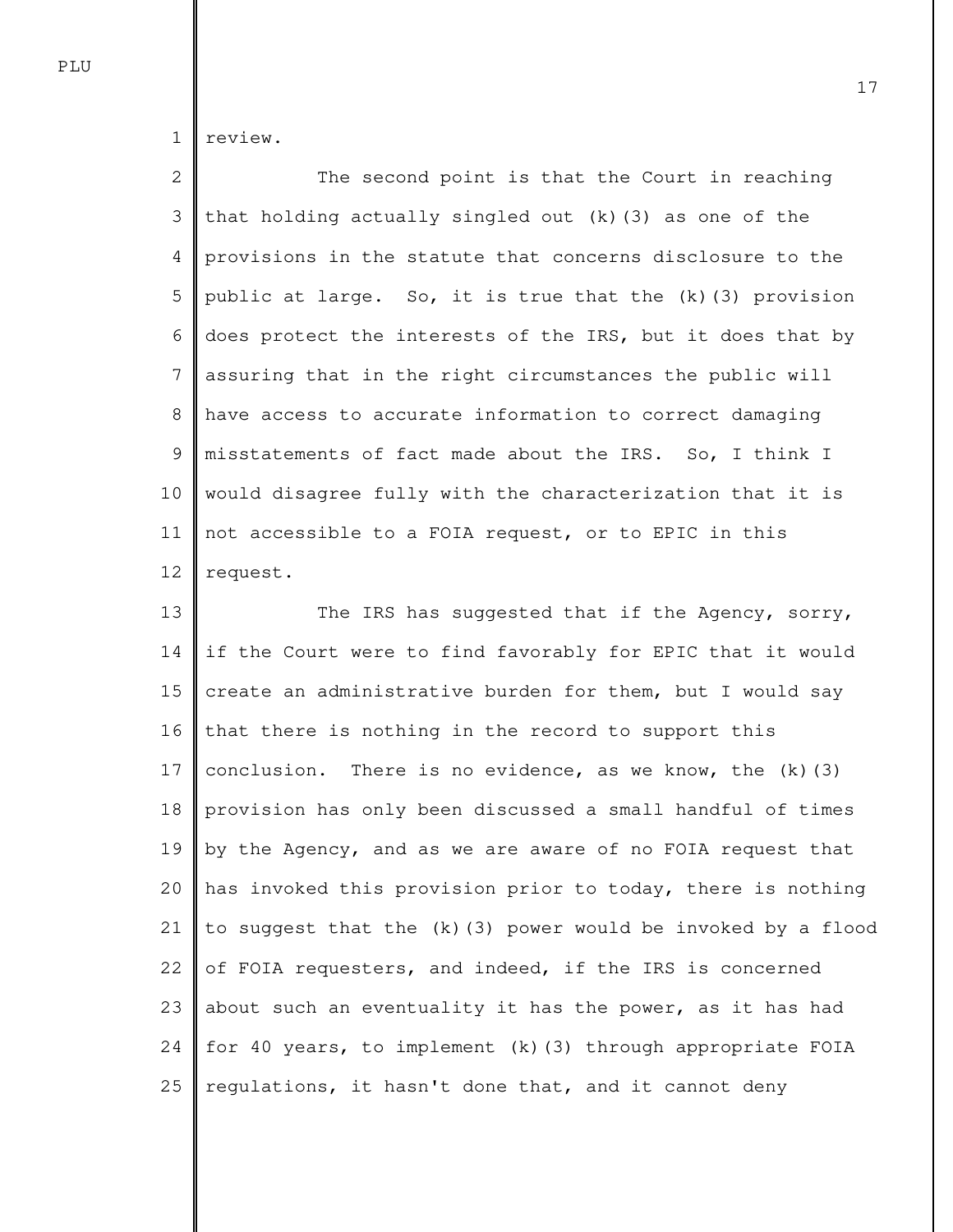1 2 3 4 5 6 7 8 9 10 11 12 13 14 15 16 17 18 19 20 21 22 23 24 25 processing of EPIC's request on the basis of a rule that is not published, that would be unreasonable as applied to this request, and that it is essentially made up on the fly. If there are no further questions, thanks. JUDGE HENDERSON: Mr. Murray. ORAL ARGUMENT OF MICHAEL MURRAY, ESQ. ON BEHALF OF THE APPELLEE MR. MURRAY: Good morning, Your Honors, and may it please the Court, Michael Murray for the United States. The District Court properly dismissed EPIC's complaint in this case, EPIC did not perfect its FOIA request, and thus did not exhaust its administrative remedies because it did not show entitlement to the records that it requested as required by IRS regulations. It did not provide a tax payer's consent, and its invocation of 6103(k)(3) is unavailing for three reasons, first,  $6103(k)(3)$  does not establish a right to disclosure and can be triggered by private parties; second, it is not -- JUDGE MILLETT: Where did the Agency decide that? MR. MURRAY: Say again. JUDGE MILLETT: Where did the Agency decide that? MR. MURRAY: In the sentence that you referred  $to$   $--$ JUDGE MILLETT: That's a -- okay. MR. MURRAY: -- in the second request when EPIC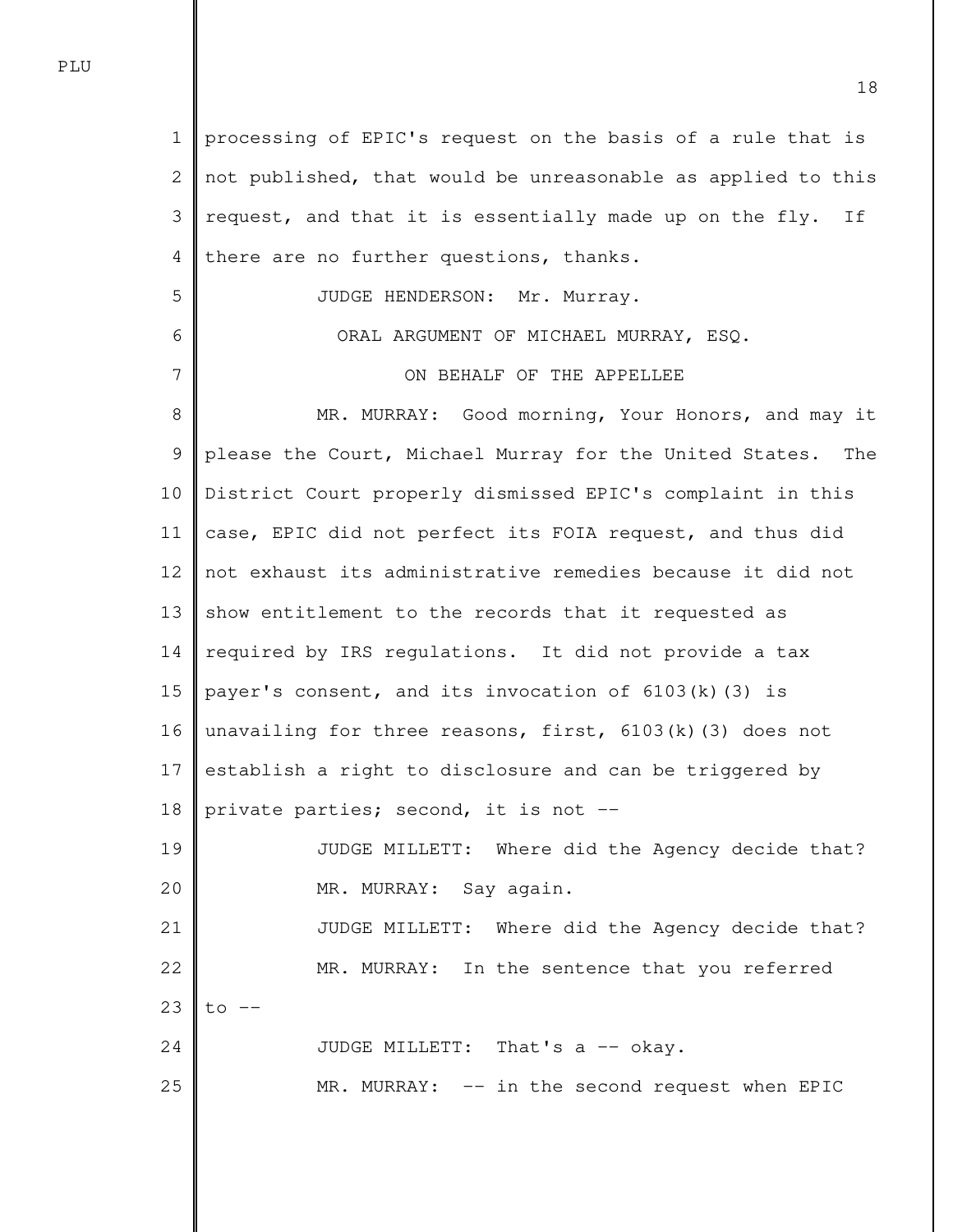1 2 3 4 5 6 raised  $6103(k)(3)$  for the first time. So, reading that sentence in combination with the sentence that follows it, which discusses how the requester must establish his right to the information, it is clear that the IRS concluded that EPIC did not have a right to the information under either (c) or  $(k)(3)$ .

7 8 9 10 11 12 13 14 15 16 17 18 19 20 21 22 23 24 25 JUDGE MILLETT: The difficulty is, and it's right where you started with the, the reasoning, which completely surrounds that one sentence, that this was not a perfected FOIA request, and what the difficulty is it seems like the IRS is collapsing the requirements for a perfected FOIA request with winning, establishing on the merits their position on Exemption 3, and that seems to shift the burden to it's not, they're not within an, there's no Exemption 3 problem, provide the consent, prove us on (k)(3), rather than the one thing we've said time and time again is that 6103 goes to the same FOIA (indiscernible 10:58:37) statute. And so, when you get a FOIA request that says I would like documents the answer isn't show us why you're not an Exemption 3, if everything else is fine with the FOIA request, the burden is then on the Government to say no, Exemption 3 applies, and that didn't seem to happen here. MR. MURRAY: I'm not sure that's exactly right, Your Honor. It seems quite reasonable for the IRS and the Treasury Department to establish as a regulation under FOIA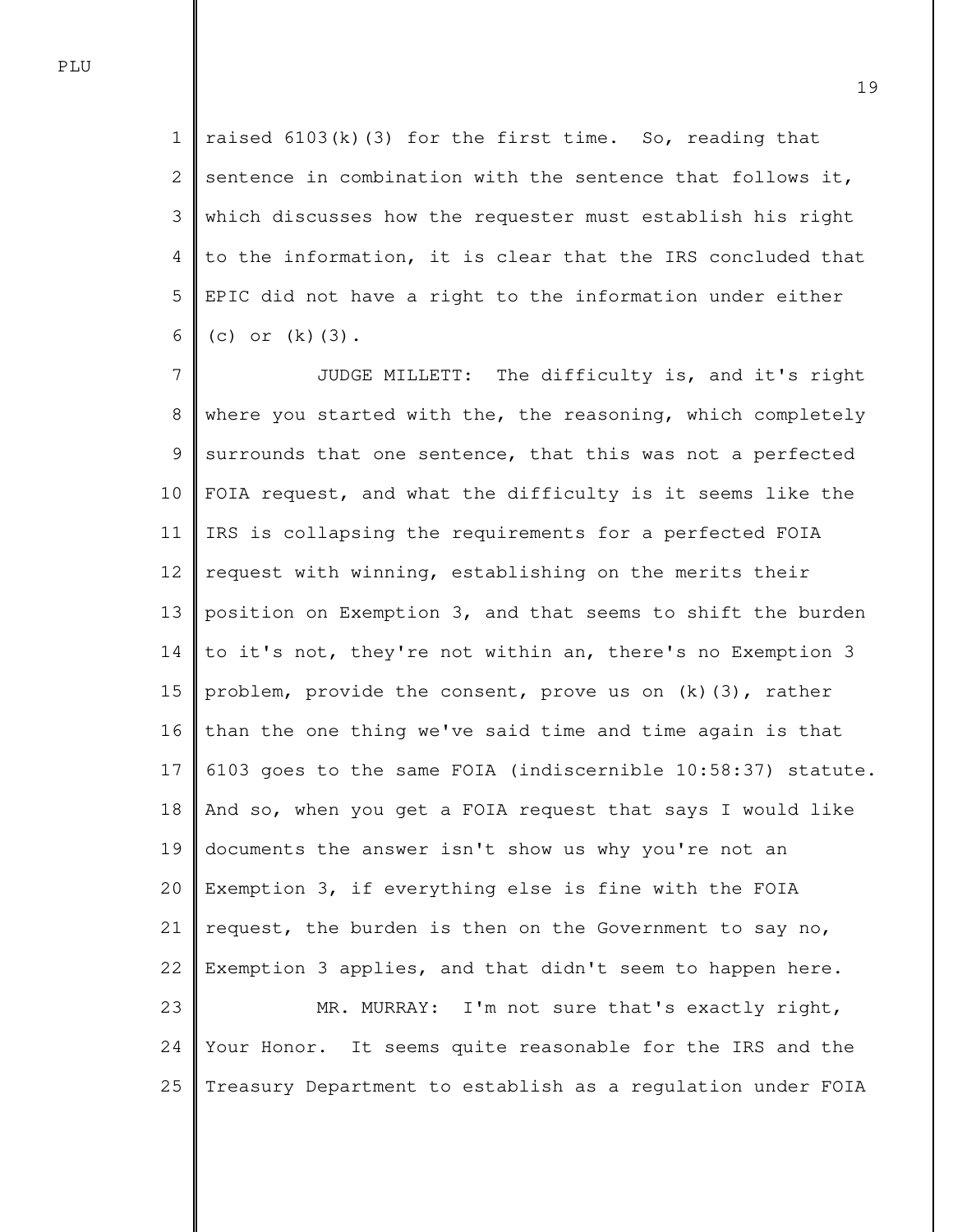1 2 3 that in order to perfect a FOIA request an individual has to establish some sort of right to the information before the IRS is going to go out and search for records --

4 5 6 7 8 9 10 11 12 13 JUDGE MILLETT: FOIA is the source of the right to information unless an exemption applies. They don't need another choice of a right, FOIA is the source unless an exemption applies, that's what FOIA says, and then the burden to show the exemption is on the Government. So, you can't make them show that they are outside an exemption, they say I'd like documents and then the burden is on the Government to say an exemption applies. This seems to have averted that, that's all, it's just a procedural problem. MR. MURRAY: I agree with you that there's a

14 15 16 17 18 19 procedural issue here, Your Honor, and I think the way to look at it is that FOIA also requires requesters to comply with the Agency's reasonable procedural regulations. And it is quite reasonable for IRS to require that an individual establish their right to the information before requiring IRS to go  $-$ 

20 21 22 23 24 25 JUDGE MILLETT: What do you mean their right to the, what do you mean by their right to the information? Do they have to show that this particular request is one of the exceptions to the bar on disclosure that was identified in Church of Scientology, or do they have to do more, do they have to establish their legal position is correct on their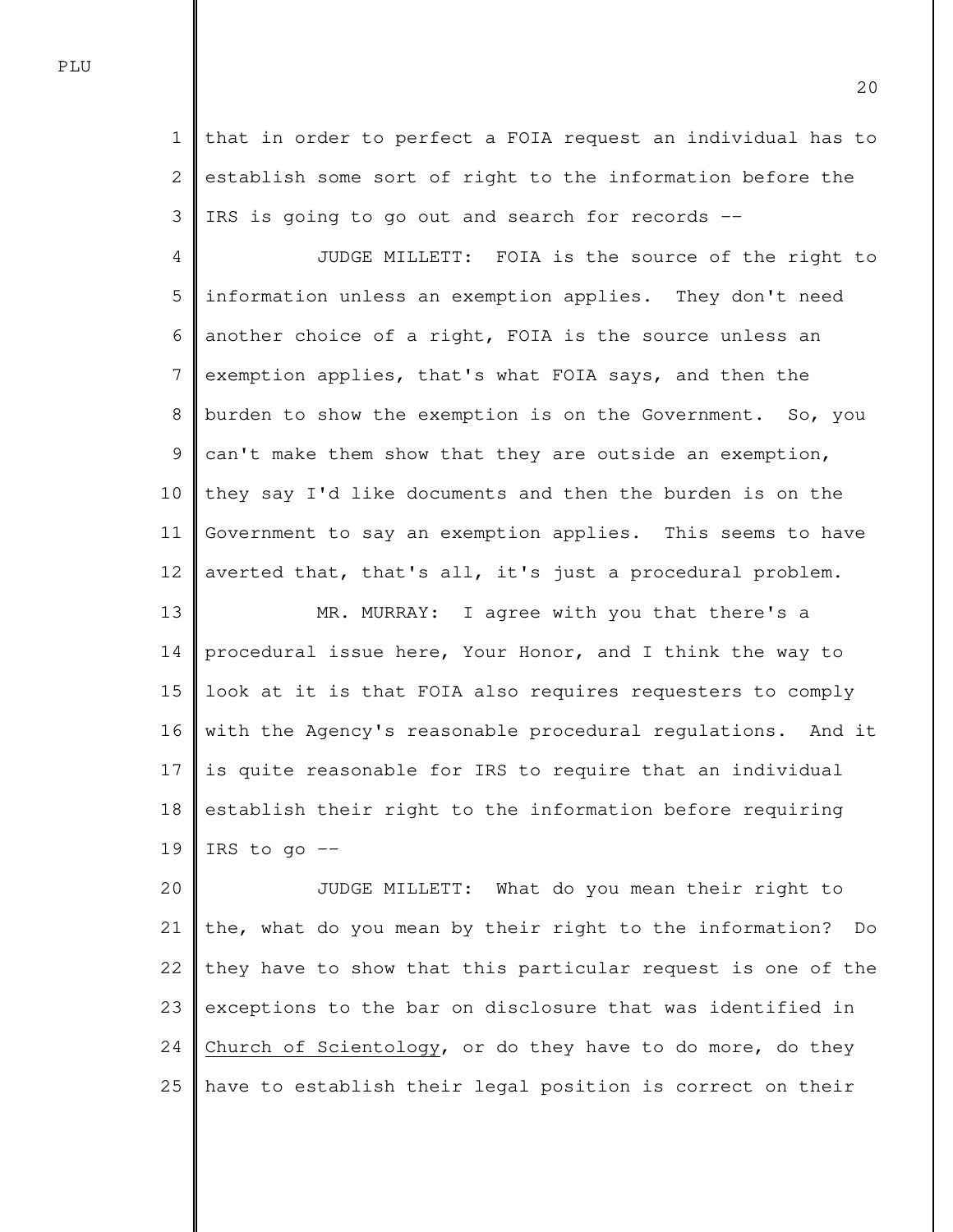1 2 3 4 5 6 7 view of what that exemption is, how the exemption works? MR. MURRAY: So, maybe the best example is the 6103(c) context. So, if that were the source of the, a particular Plaintiff's right to the particular information at issue they would need to attach some sort of consent authorization from the relevant tax payer, and that would be part of their FOIA request, and then --

8 9 10 11 12 13 14 15 16 JUDGE MILLETT: Right. And but you're trying to apply that here, and, but there's no requirement for consent of a tax payer under  $(k)(3)$ . I mean, it would be ludicrous to require consent of the tax payer under  $(k)(3)$ , it's not in the statute, it would make no sense since the whole point is for the Secretary to be able to disclose information when some tax payer is, or even a third party is causing problems out there with their false statements, so there can't be a consent requirement for (k)(3).

17 18 19 20 MR. MURRAY: Sure. So, let's take a different example so we don't get confused here between (c) and (k)(3), let's take (m) for example, which is the media exemption for lost tax payers.

21 JUDGE MILLETT: Yes.

22 23 24 25 MR. MURRAY: In the Aronson case what the First Circuit required was the individual to establish that they were in fact a member of the media, that they were not in that case, and so  $-$ -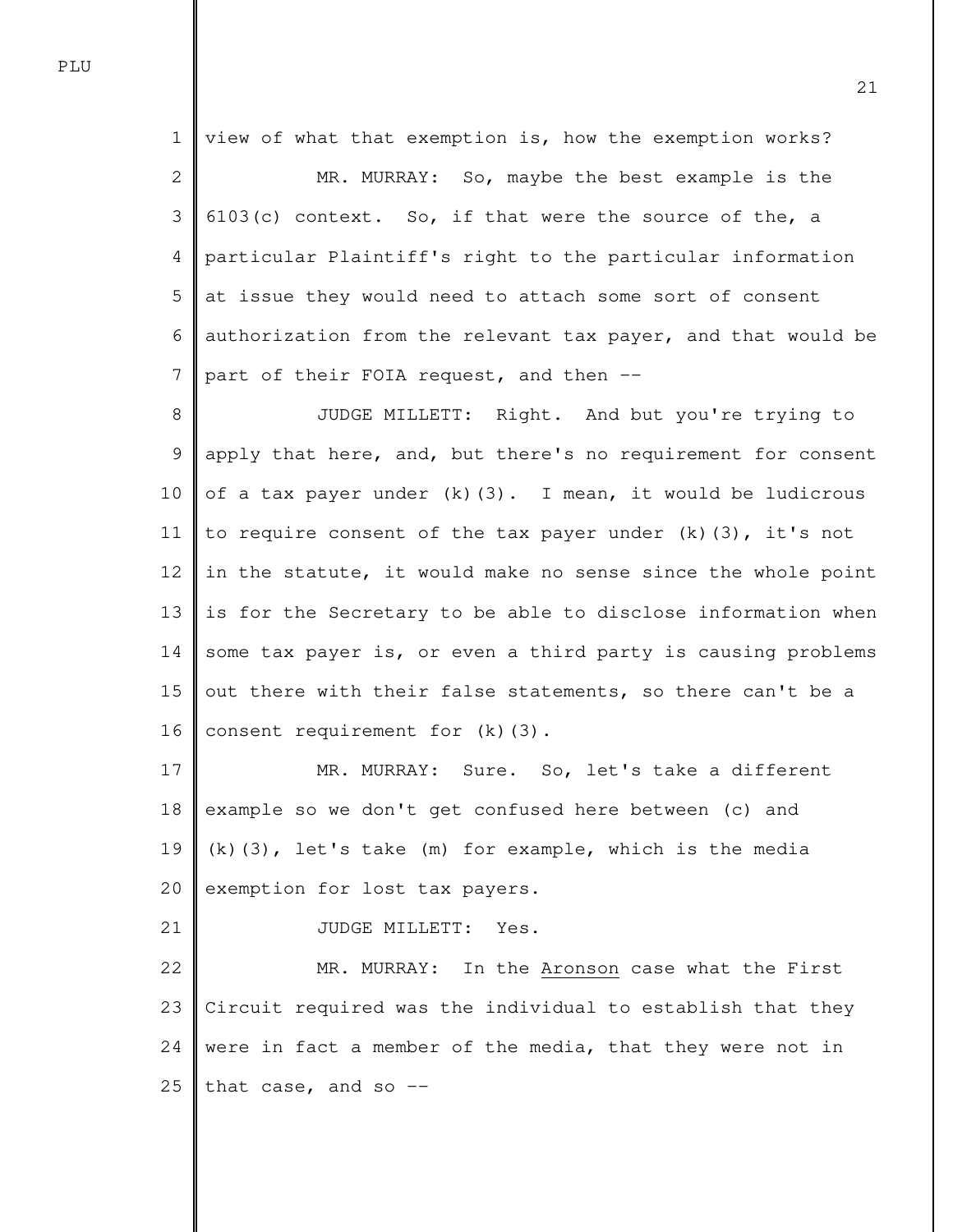JUDGE MILLETT: Yes.

2 3 4 5 6 7 8 9 10 11 12 13 14 15 16 17 18 19 20 21 22 23 24 25 MR. MURRAY: -- the First Circuit decided that the IRS did not need to process the, they did not need to do anything with the FOIA request (indiscernible 11:01:43) search for the records, produce the records in any way, decide whether the records existed, possibly redact or segregate the records. JUDGE MILLETT: Yes. MR. MURRAY: And was able to cut it off as a legal determination. JUDGE MILLETT: I get that. But our Circuit has been quite clear about that ordinary FOIA processing is what applies even under 6103. So, I'm trying to understand how you can see, conceptualize their burden under  $(k)(3)$ . MR. MURRAY: Yes. JUDGE MILLETT: If they don't, what they don't have to do is show that the Exemption 3 doesn't apply, you would agree with that, under FOIA people can ask for records and they don't have to include in their request Exemption 1 doesn't apply, Exemption 2 doesn't apply, Exemption 3 doesn't apply, they don't have to do that, they just say I'd like these documents, correct? That's a perfected FOIA request, I'd like these documents. MR. MURRAY: Generally speaking, although not in this context because the Agency has established a reasonable

PLU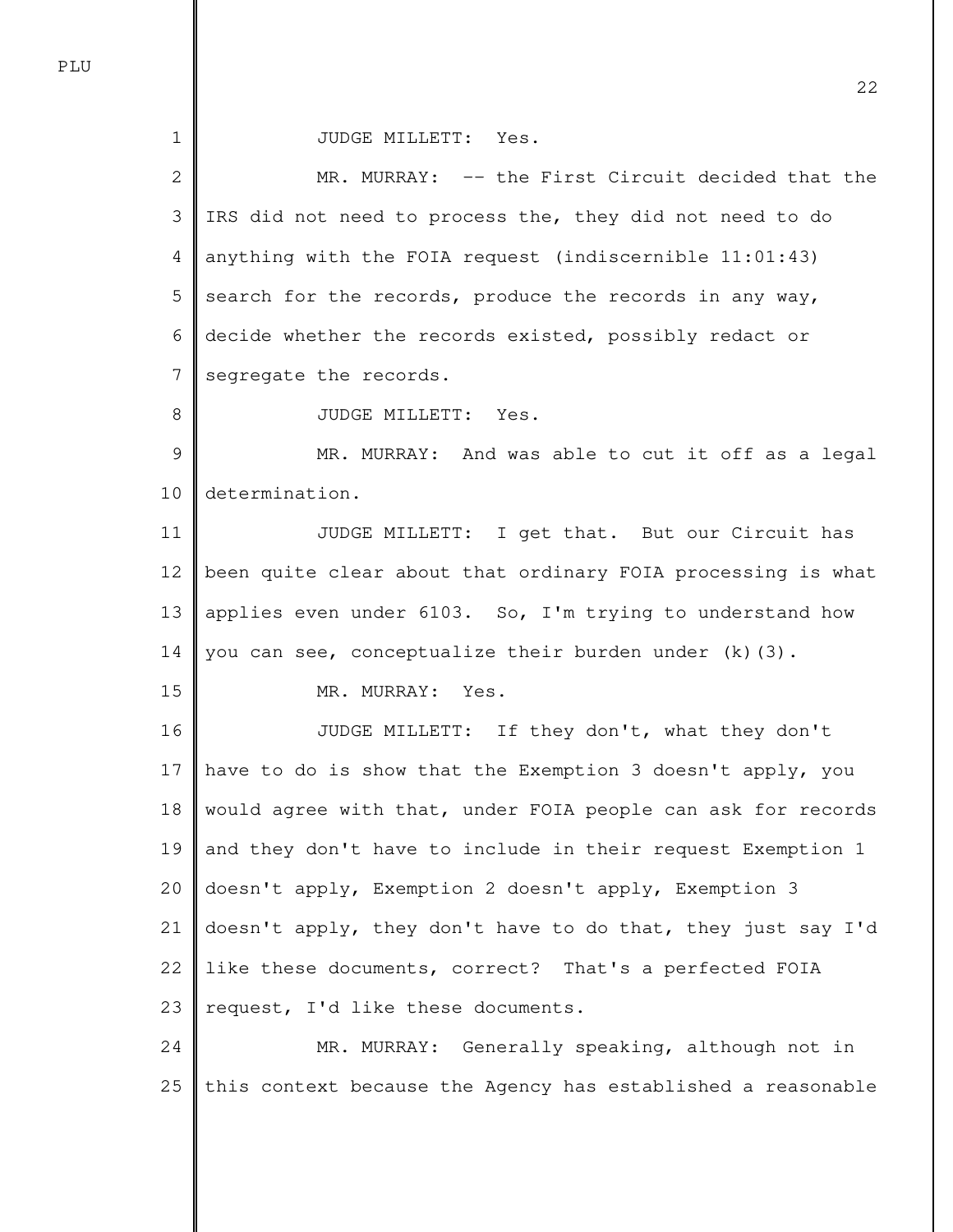1

2 3 4 5 6 7 8 9 10 11 12 13 14 15 16 17 18 19 20 21 22 23 24 25 which makes a lot of sense -- JUDGE MILLETT: Well, reasonable regulation maybe for (c)(3), I don't know, what, what reasonable regulation do you have that governs (k)(3)? MR. MURRAY: The same, there's an across the board regulation that requires the FOIA requester to establish his right to the information, and that's -- JUDGE MILLETT: Well, then that's the very, then that's the very problem here, right? Have we held that that regulation is reasonable in the FOIA context? MR. MURRAY: I'm not aware. JUDGE MILLETT: No. So -- MR. MURRAY: I don't think it's been cited, it's been held in a particular case, but I could be wrong, and I'll check that. But the question as to whether it is a reasonable regulation, I think the answer to that is yes, it is quite reasonable for -- JUDGE MILLETT: Well, if you dropped in a regulation, which by the way, this is nowhere in the determination letter, right? MR. MURRAY: No, Your Honor. JUDGE MILLETT: That this regulation applies to (k)(3)? MR. MURRAY: Your Honor, the letter --

regulation requiring the Plaintiff to establish some rights,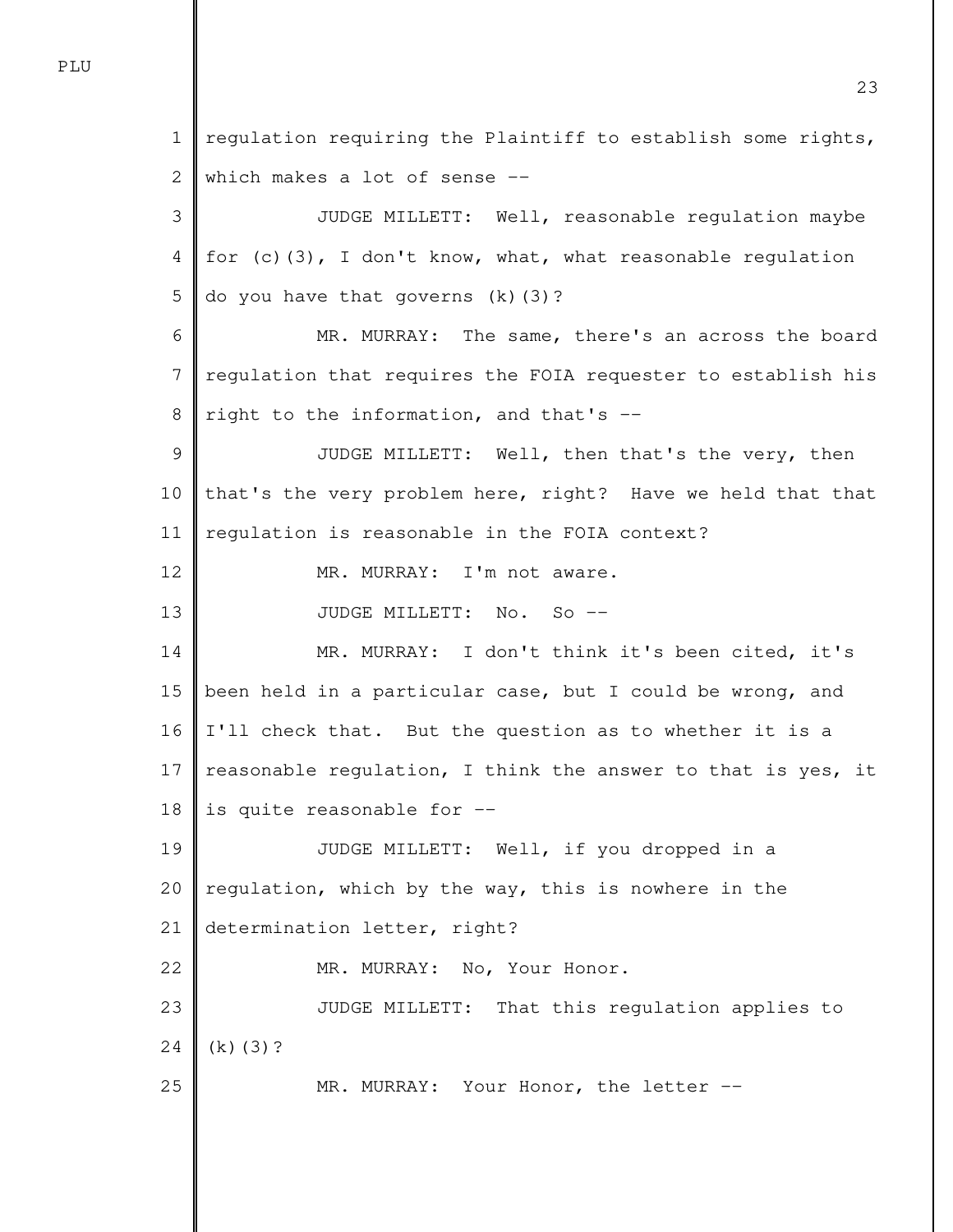| $\mathbf 1$  | JUDGE MILLETT: Yes.                                          |
|--------------|--------------------------------------------------------------|
| $\mathbf{2}$ | MR. MURRAY: -- the second letter which talks                 |
| 3            | about $(k)$ (3) --                                           |
| 4            | JUDGE MILLETT: Yes.                                          |
| 5            | MR. MURRAY: Also cites the regulation saying that            |
| 6            | a person needs to establish their right to the information.  |
| 7            | JUDGE MILLETT: So, if you -- and if they say my              |
| 8            | rights under FOIA.                                           |
| 9            | MR. MURRAY: I'm sorry, I don't --                            |
| 10           | JUDGE MILLETT: They say my right just to this                |
| 11           | information is FOIA, FOIA gives me a right to request        |
| 12           | information from the Government, unless the Government shows |
| 13           | it's exempted.                                               |
| 14           | MR. MURRAY: That would not be correct because                |
| 15           | FOIA does not just give them a general right to the          |
| 16           | information, because FOIA, Exemption 3 says that FOIA        |
| 17           | disclosures requirement is not applicable when the material  |
| 18           | is forbidden from disclosure by another statute.             |
| 19           | JUDGE MILLETT: And who has the burden of showing             |
| 20           | Who has the burden of showing that material is<br>that?      |
| 21           | forbidden to be disclosed?                                   |
| 22           | MR. MURRAY: Your Honor, in Aronson the Court --              |
| 23           | JUDGE MILLETT: Who under the statute has the                 |
| 24           | burden of showing, and who under Church of Scientology has   |
| 25           | the burden of showing that Exemption 3 applies?              |

PLU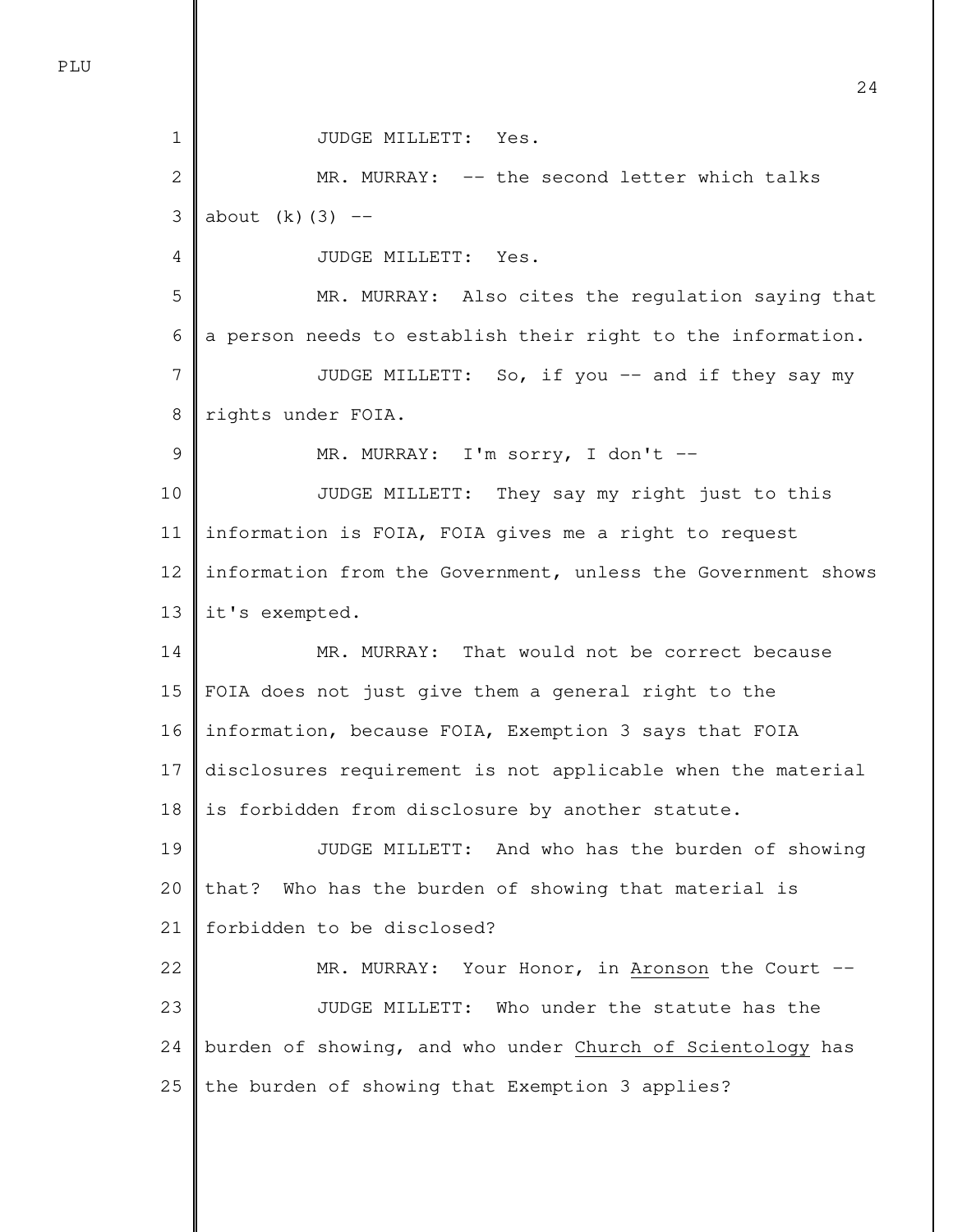1 2 3 4 5 6 7 8 MR. MURRAY: First of all, Your Honor, I think in this case it doesn't matter because it's a legal issue. But regardless, what the courts have held, and the District Court say in Goldstein, or the Court in Aronson held that it is the, the Plaintiff who has the burden of showing that the particular information that he is seeking is eligible for exemption, excuse me, eligible for release, and the Plaintiff has not shown that here.

9 10 11 12 13 14 JUDGE MILLETT: Would you -- so, if your FOIA regulation said anybody who requests, to have a perfected FOIA request you must show not only that you're seeking records that fall within the definition under FOIA, but you must also disprove the application of an Exemption 3 statute, that would be perfectly fine?

15 16 17 18 MR. MURRAY: Your Honor, there is probably a limit to what can be a reasonable regulation, but the idea that an individual needs to establish some right to the information --

19 20 21 22 23 24 25 JUDGE MILLETT: No, do they have to --MR. MURRAY: -- I think is quite reasonable. JUDGE MILLETT: But what you're saying, the problem is you're saying the way they didn't show their right is they did not disprove Exemption 3. That's what your regulation as you're telling me now says. The reason they didn't have a perfected FOIA request is they did not

PLU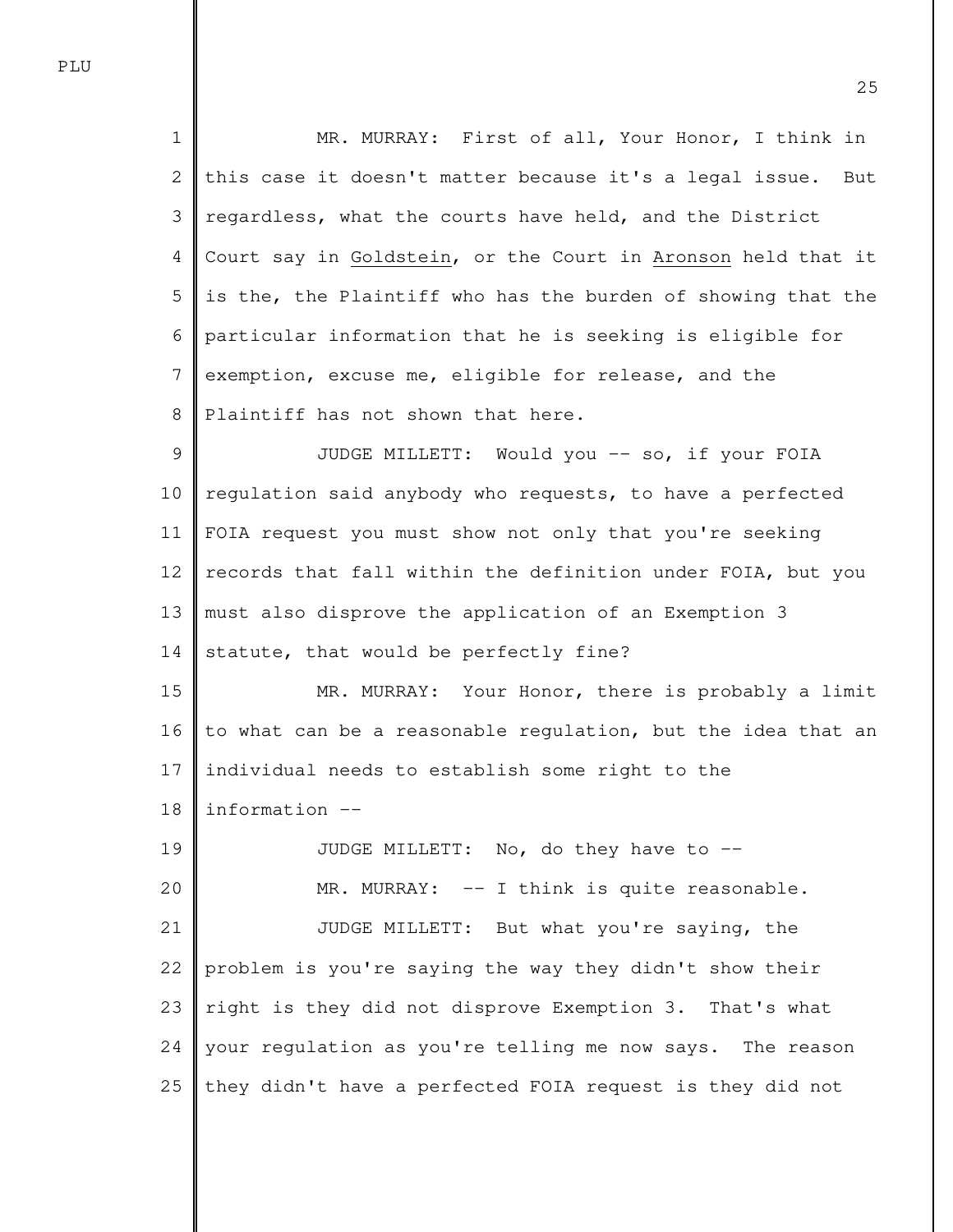1 disprove that Exemption 3 applies.

2 3 MR. MURRAY: That is true in some sense, Your Honor, but  $--$ 

4 5 JUDGE MILLETT: That's true exactly, that's exactly what your argument is.

6 7 8 MR. MURRAY: But I don't see what the problem with that is, that is a reasonable regulation under FOIA to prevent the Agency --

9 10 JUDGE MILLETT: To say that you have to disprove as part of your FOIA request that Exemption 3 applies.

11 12 13 14 15 16 17 MR. MURRAY: I think it's quite reasonable for the Agency to do what it did here, which is to require some -- JUDGE MILLETT: Is that -- my question is if the regulation said in addition to establishing that the records we request fall within the parameters of FOIA you must disprove that Exemption 3 applies, would that regulation be permissible?

18 19 20 21 22 MR. MURRAY: I'm not sure exactly what that -- I don't want to pass on a regulation that I have not read, or reviewed, or does not exist, Your Honor. But what I can say is that no court has ever held that this particular regulation is not reasonable.

23 24 25 JUDGE MILLETT: I don't know why you're resisting it so much. I think it's pretty settled FOIA law that Exemption 3 has to be proved by the Agency. That's pretty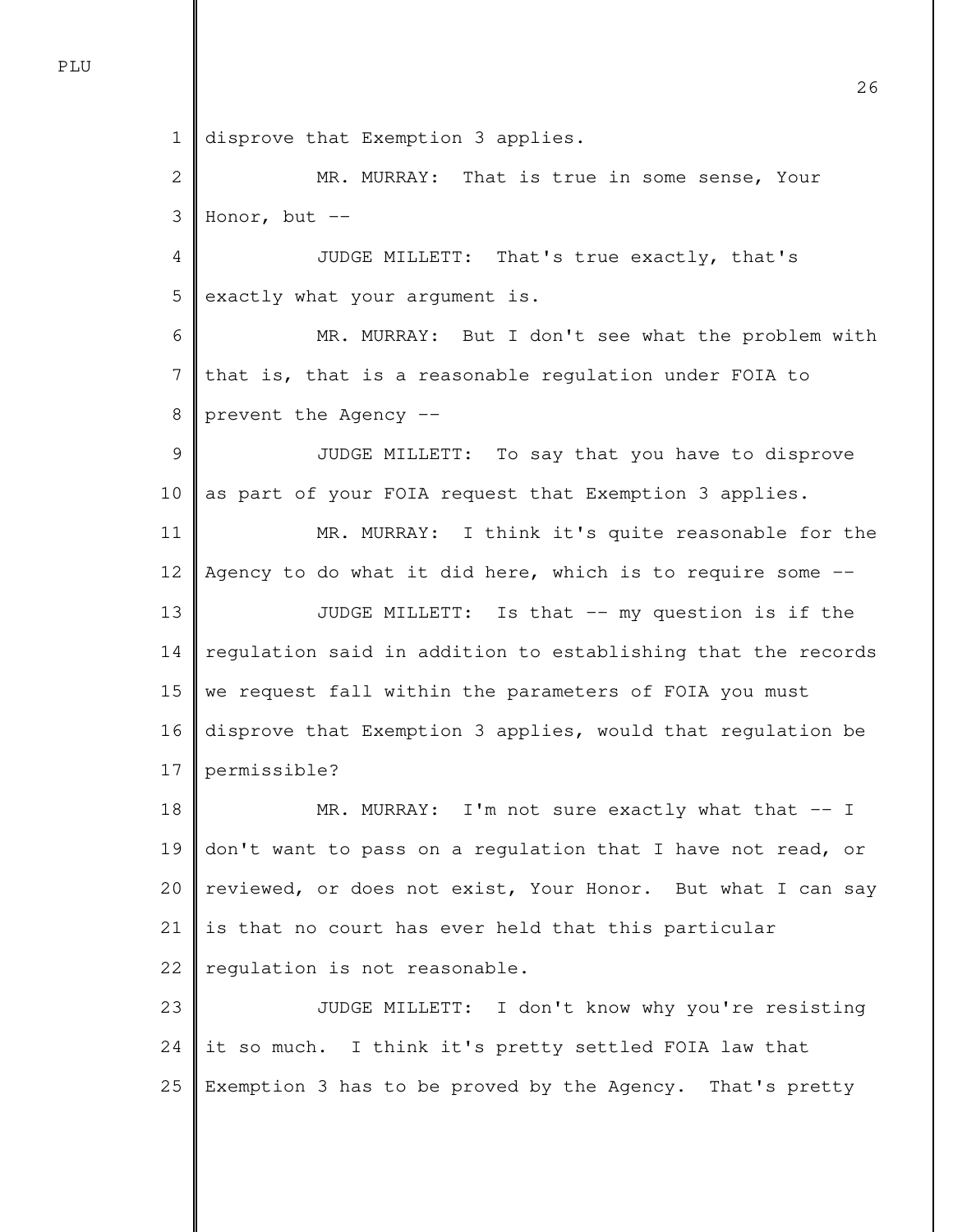1 settled FOIA law.

2 3 4 5 6 7 8 9 10 11 12 13 14 15 16 17 18 19 20 21 22 23 24 25 MR. MURRAY: Yes, Your Honor. Maybe what we're, maybe what we're having is a miscommunication here as to whether what the IRS did was make a, some sort of Exemption 3 determination. JUDGE MILLETT: I was giving you a hypothetical. MR. MURRAY: Yes, but it's important for me to understand the hypothetical. JUDGE MILLETT: And the hypothetical is the regulation, as I said, the FOIA requester must disprove the application of Exemption 3. MR. MURRAY: That would not be, that's not the regulation that we have here, so I suspect that the answer might be as Your Honor suggests to that particular hypothetical. The regulation we have here doesn't say anything about that. JUDGE MILLETT: So, this -- now, this, the other regulation said that in tax cases they must disprove the application of 6103 as an Exemption 3 statute, that makes a difference? MR. MURRAY: Well, I think the -- maybe I'm misunderstanding. I think the regulation here is quite reasonable and requires the Agency -- JUDGE MILLETT: The question is if this regulation said as part of your FOIA request you must disprove the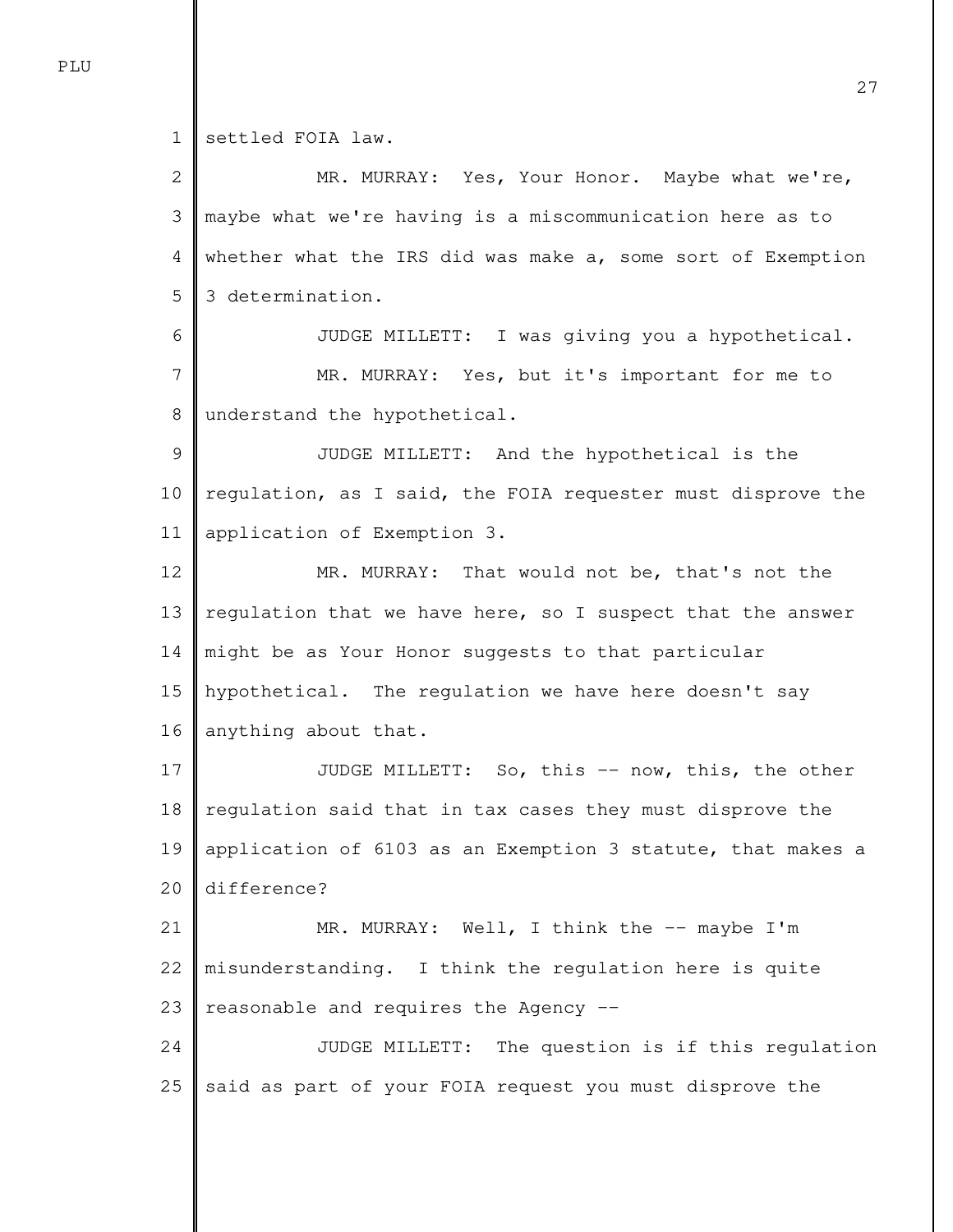1 2 3 4 5 application of Exemption 3, the application of 6103 as an Exemption 3 statute you must disprove the applicability of 6103 as an Exemption 3 statute as part of your FOIA request. MR. MURRAY: Well, I'm not sure that's what this regulation says.

6 7 8 9 10 11 12 13 14 15 16 17 18 JUDGE MILLETT: I'm just asking the question. MR. MURRAY: So, if, in general, in general FOIA regulation statutes do not say that a particular requester must say that Exemption, say, 7, or Exemption 5 does not apply, but it is quite reasonable for an individual, or excuse me, an agency to have a regulation that requires the individual to identify the records that they're trying to request that allows the agency to search for them should it need to do so, and establishes that it is not just a person filing a request to file paper. And so, I think that's all quite reasonable, which is exactly what IRS has here, it has a regulation that, or requires an individual to show its rights to the relief.

19 20 JUDGE MILLETT: To show that Exemption 3 doesn't apply.

21 22 23 24 25 MR. MURRAY: So, let me take a step back, Your Honor. I think the Lehrfield case is a good example, as is Hull and Aronson, that's why this is a very important question I think that you're asking, it's a little bit, as I pointed out, academic in this case because there really is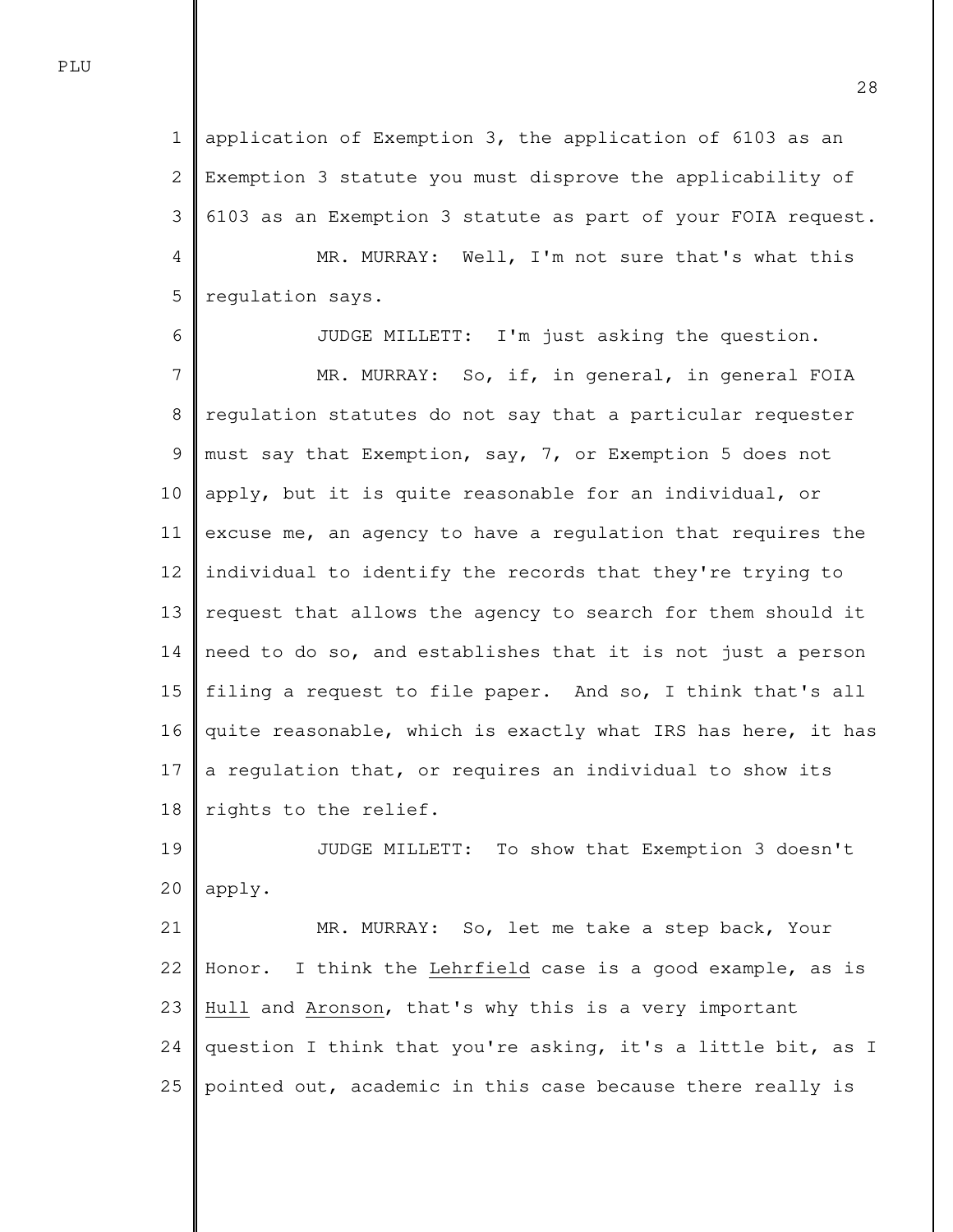1 2 3 4 5 6 7 8 9 10 11 12 13 14 15 16 17 18 19 20 21 22 23 24 25 no dispute that (k)(3) is not satisfied, and so the individuals do not have a right to the information. So, whether we call this exhaustion, or whether we just make this a merits -- JUDGE MILLETT: How is there not -- what do you mean there's no dispute that  $(k)$  (3) is not satisfied? MR. MURRAY: There's no Joint Committee authorization in this case. JUDGE MILLETT: Yes. MR. MURRAY: And so, that's a condition one -- JUDGE MILLETT: But they very much dispute the order in here. MR. MURRAY: I'm sorry? JUDGE MILLETT: We just haven't gotten to that, you didn't get to that in your determination letters, they haven't gotten, I think they very much do dispute (k)(3) would apply here, it's just a question of ordering, like who, they dispute who does to the committee. MR. MURRAY: Well, I don't think they've ever argued that the Joint Committee has -- JUDGE MILLETT: Right. MR. MURRAY: -- has an authorization. JUDGE MILLETT: Right. MR. MURRAY: And so, there really can't be any dispute that all the conditions in (k)(3) have been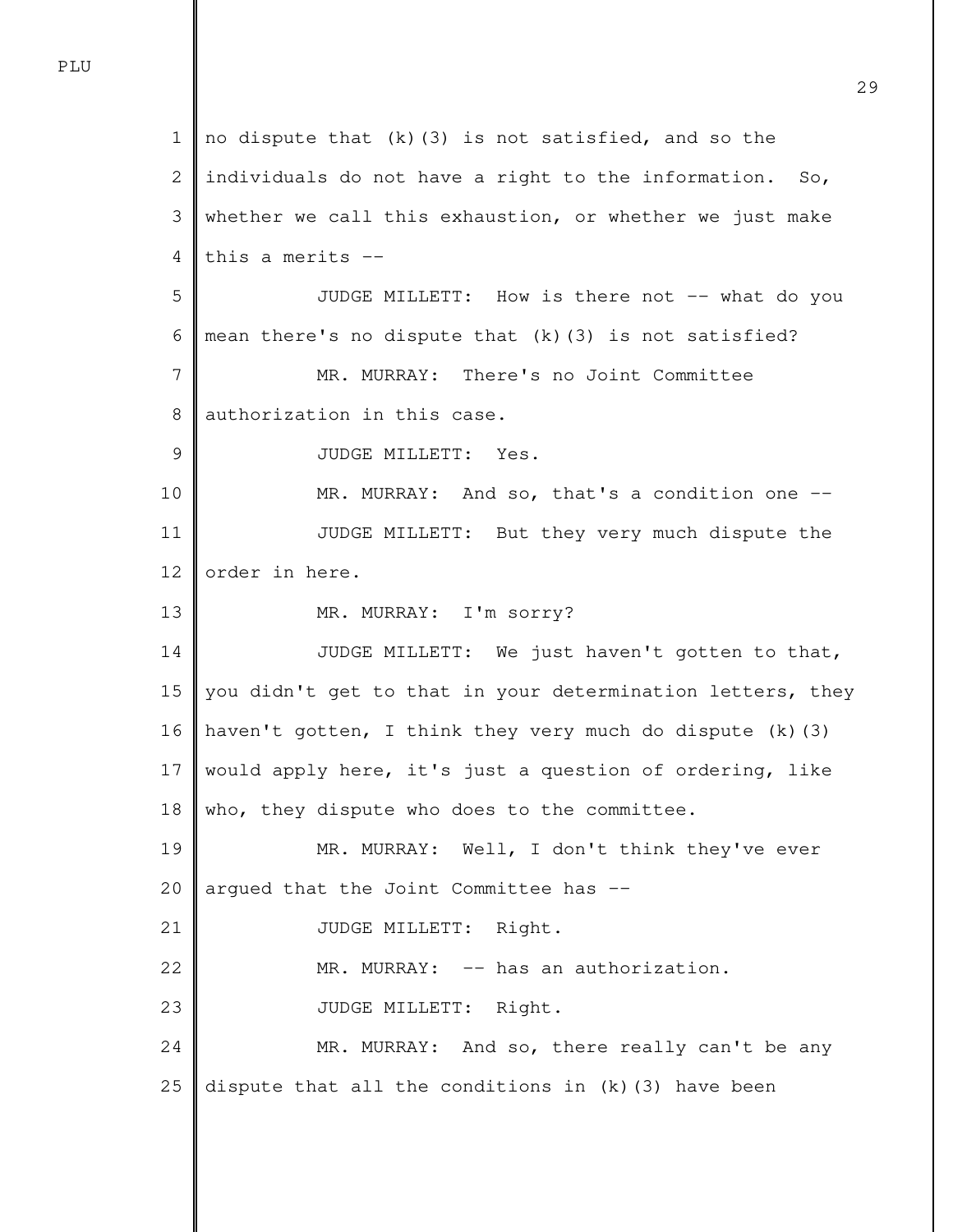1 satisfied.

2 3 JUDGE MILLETT: I think they say because you haven't processed it, that's why.

4 5 6 7 MR. MURRAY: Well, they've never provided any indication that the Joint Committee has provided an authorization, so if this Court is concerned about the exhaustion issue that you're talking about --

8 9 10 11 12 JUDGE MILLETT: So, if they did come with a letter from the Joint Committee what would happen then? So, if the FOIA request was the exact same as it was here, and attached was a copy of a letter from the Joint Committee what would happen then?

13 14 15 16 17 18 19 20 21 22 23 24 25 MR. MURRAY: So, in that circumstance we'd have to focus on whether  $(k)(3)$  provided a right that could be triggered by private parties, that is whether the Secretary could be forced to do something under (k)(3), which I think is what Judge Henderson was asking my colleague on the other side. We don't really have to focus on that question here, we don't have to decide that issue, and that's why Judge Boasberg didn't really address some of these very important but detailed questions. The easiest way to resolve this case is to say  $(k)$  (3) simply is not satisfied because there's no Joint Committee authorization, and so there's no entitlement to the records. And whether we do that as a matter of exhaustion, as our brief suggests, or whether we

PLU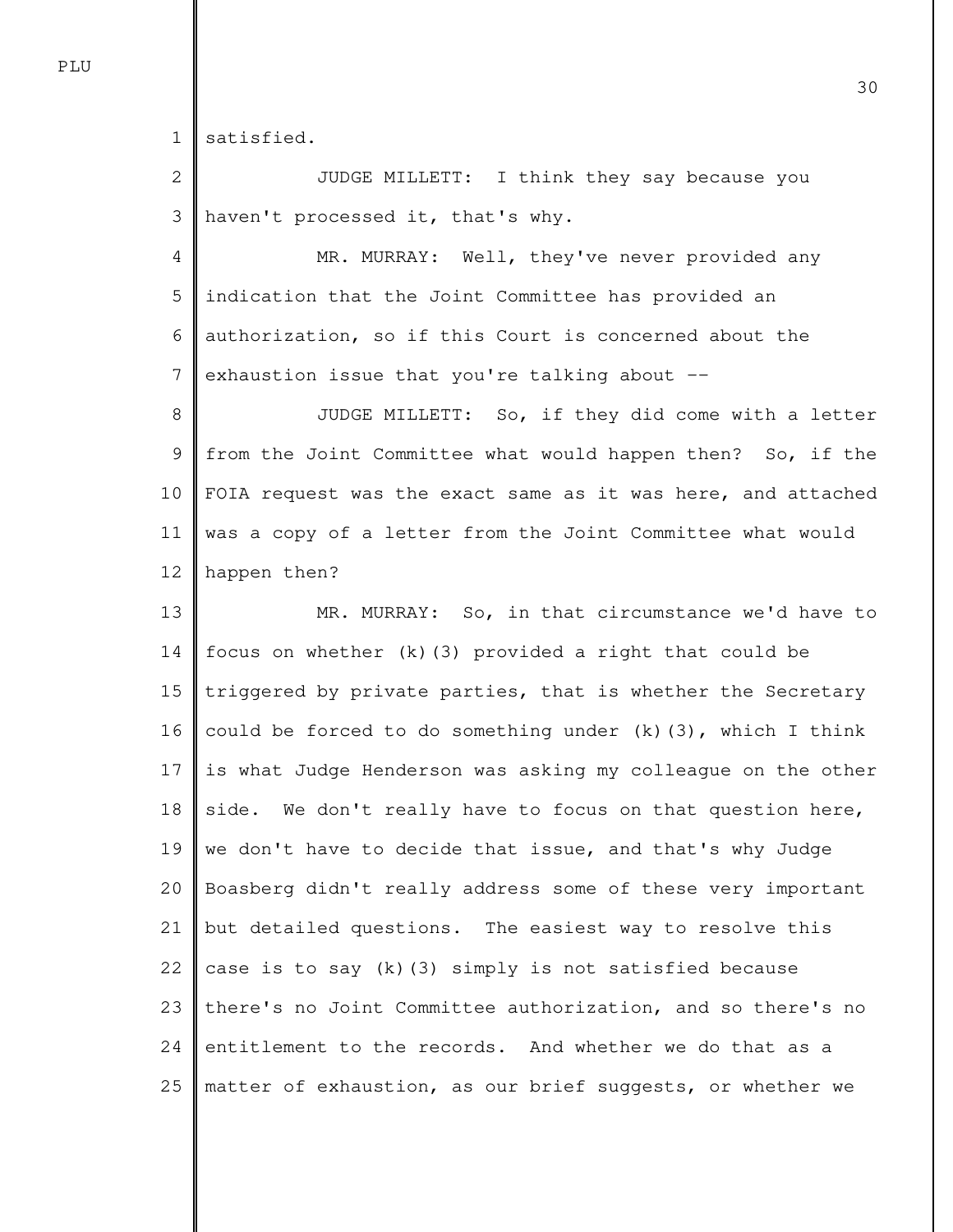1 2 3 4 5 6 7 8 9 10 11 12 13 14 15 16 17 18 19 20 21 22 23 24 25 do it just as sort of a matter of law on the merits, as this Court did in Lehrfield, or as the Tenth Circuit did in Hull where it converted an exhaustion issue to a merits issue is really an academic point, although an important academic point. JUDGE HENDERSON: All right. Thank you. Does Mr. Davisson have any time left? THE CLERK: Mr. Davisson does not have any time left. JUDGE HENDERSON: All right. Why don't you take a minute. ORAL REBUTTAL OF JOHN L. DAVISSON, ESQ. ON BEHALF OF THE APPELLANT MR. DAVISSON: Thank you, Your Honor. Just a few quick points. I think Your Honor, Judge Millett, you were correct exactly that this regulation has the effect of shifting the burden to the FOIA requester proving that there is no exemption that could possibly apply, and that is per se unreasonable FOIA regulation, of the type that is not permitted by this Court's precedence. My colleague on the other side has suggested that this is a reasonable regulation, again, it is not a reasonable regulation because it is an unwarranted burden that provides for a requirement, proof of consent where in fact there is no requirement for consent in the (k)(3)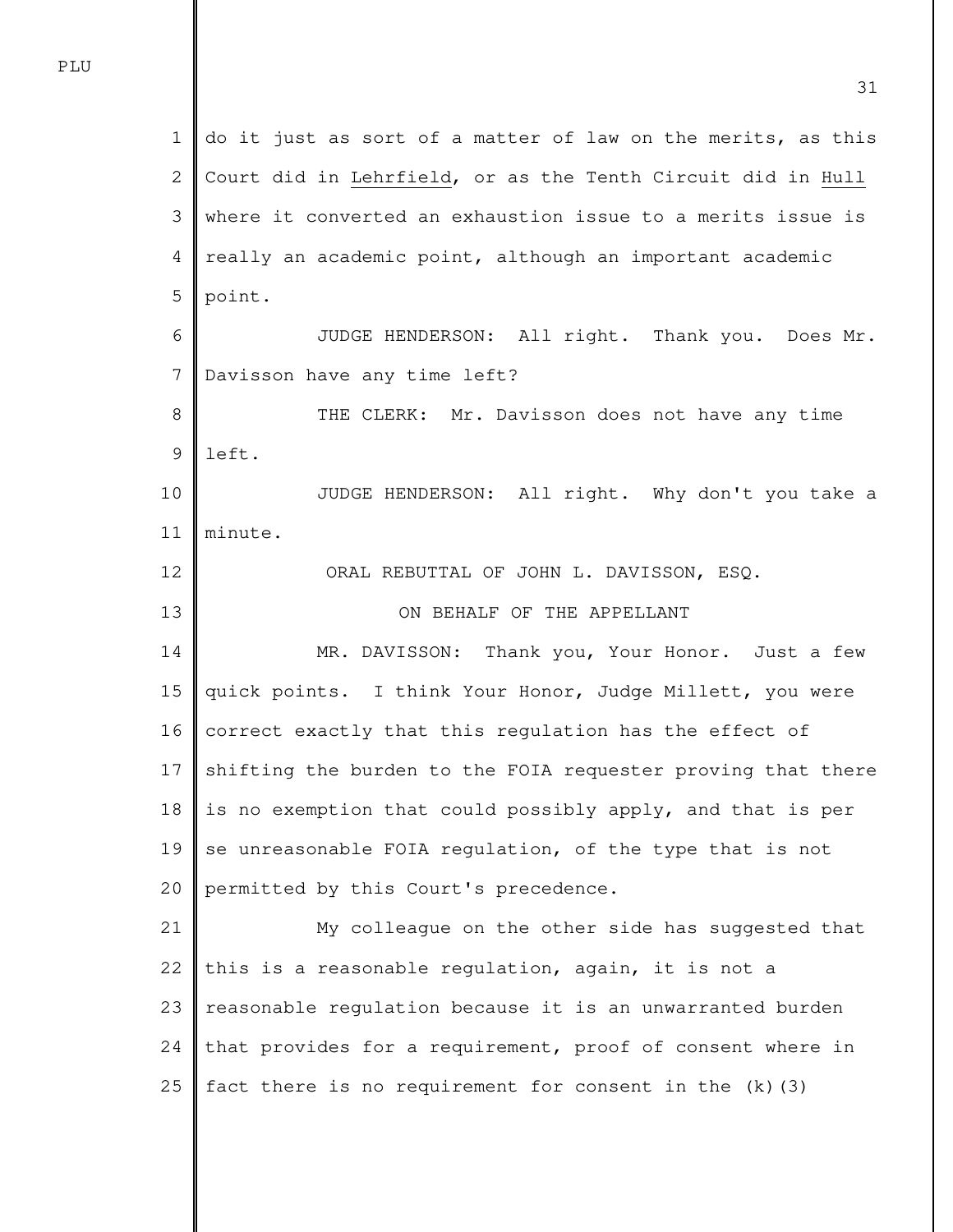1 provision.

2 3 4 5 6 7 8 9 The term right of access was discussed in the FOIA regulations, I just want to clarify that those terms don't mean that the requester has to demonstrate an absolute unqualified right of access to the records at the outset of the FOIA process, they simply mean that if the Agency makes a disclosure the requester is the type of party that can receive those records, it has a right to access them under 6103.

10 11 12 13 14 15 I want to underscore here that even if there were some limit to the reach of FOIA to the (k)(3) the unique facts of this case, the uniquely damaging misstatements made by a person who occupies the highest office in the land would certainly qualify to place  $(k)(3)$  within the reach of FOIA.

16 17 18 19 20 21 22 23 24 25 And finally, we argue vociferously that (k)(3) applies to the records at issue, and of course we've articulated in our brief why the Joint Committee approval clause is unconstitutional, but we have not reached yet that stage of the proceedings, so we ask the Court to remand so that the IRS can do what the FOIA requires. JUDGE HENDERSON: All right. Thank you. MR. DAVISSON: Thank you. (Whereupon, at 11:12 a.m., the proceedings were concluded.)